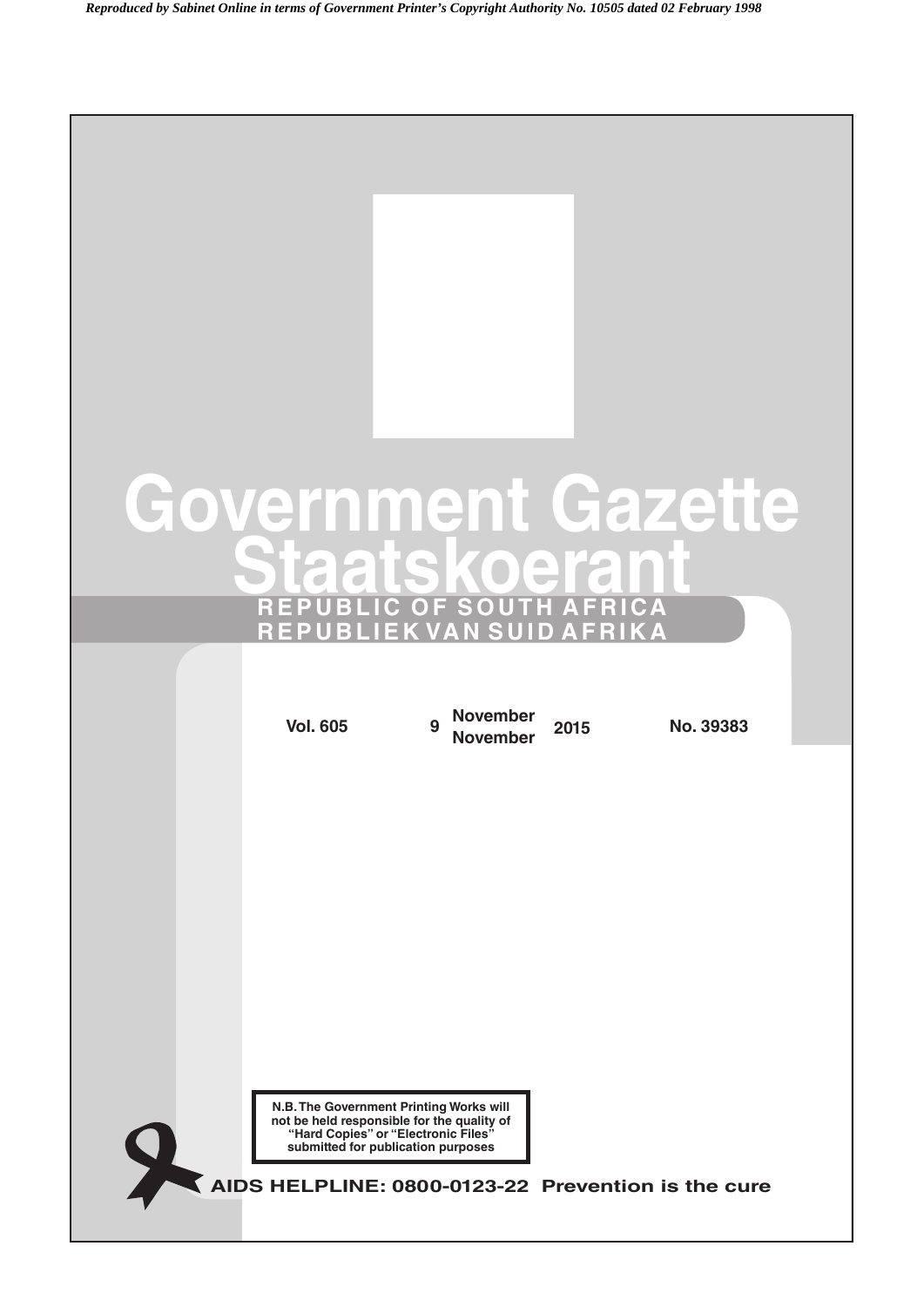# IMPORTANT Information from Governm

Dear Valued Customers,

Government Printing Works has implemented rules for completing and submitting the electronic Adobe Forms when you, the customer, submits your notice request.

Please take note of these guidelines when completing your form.

#### GPW Business Rules



- 1. No hand written notices will be accepted for processing, this includes Adobe forms which have been completed by hand.
- 2. Notices can only be submitted in Adobe electronic form format to the email submission address submit.egazette @gpw.gov.za. This means that any notice submissions not on an Adobe electronic form that are submitted to this mailbox will be rejected. National or Provincial gazette notices, where the Z95 or Z95Prov must be an Adobe form but the notice content (body) will be an attachment.
- 3. Notices brought into GPW by "walk -in" customers on electronic media can only be submitted in Adobe electronic form format. This means that any notice submissions not on an Adobe electronic form that are submitted by the customer on electronic media will be rejected. National or Provincial gazette notices, where the Z95 or Z95Prov must be an Adobe form but the notice content (body) will be an attachment.
- 4. All customers who walk in to GPW that wish to submit a notice that is not on an electronic Adobe form will be routed to the Contact Centre where the customer will be taken through the completion of the form by a GPW representative. Where a customer walks into GPW with a stack of hard copy notices delivered by a messenger on behalf of a newspaper the messenger must be referred back to the sender as the submission does not adhere to the submission rules.
- 5. All notice submissions that do not comply with point 2 will be charged full price for the notice submission.
- 6. The current cut -off of all Gazette's remains unchanged for all channels. (Refer to the GPW website for submission deadlines - www.gpwonline.co.za)
- 7. Incorrectly completed forms and notices submitted in the wrong format will be rejected to the customer to be corrected and resubmitted. Assistance will be available through the Contact Centre should help be required when completing the forms. (012 -748 6200 or email info.egazette @gpw.gov.za)
- 8. All re-submissions by customers will be subject to the above cut-off times.
- 9. All submissions and re- submissions that miss the cut -off will be rejected to the customer to be submitted with a new publication date.
- 10. Information on forms will be taken as the primary source of the notice to be published. Any instructions that are on the email body or covering letter that contradicts the notice form content will be ignored.

You are therefore advised that effective from Monday, 18 May 2015 should you not comply with our new rules of engagement, all notice requests will be rejected by our new system.

Furthermore, the fax number 012- 748 6030 will also be discontinued from this date and customers will only be able to submit notice requests through the email address submit.egazette @gpw.gov.za.



government printing Department. Printing Works



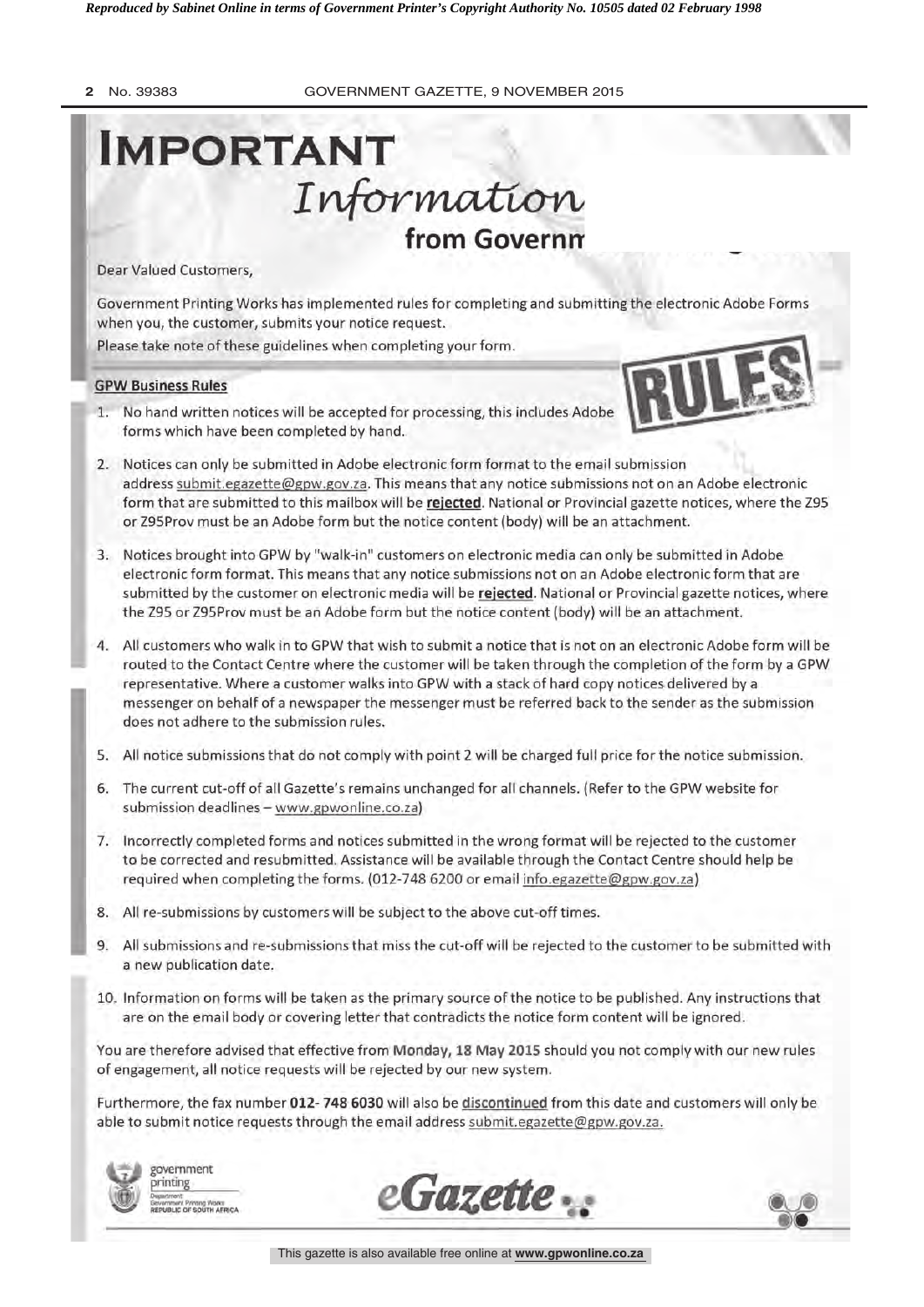## **DISCLAIMER:**

Government Printing Works reserves the right to apply the 25% discount to all Legal and Liquor notices that comply with the business rules for notice submissions for publication in gazettes.

National, Provincial, Road Carrier Permits and Tender notices will pay the price as published in the Government Gazettes.

For any information, please contact the eGazette Contact Centre on 012-748 6200 or email *info.egazette@gpw.gov.za*

#### **Contents**

|      |                                                                                                  | Gazette | Page |
|------|--------------------------------------------------------------------------------------------------|---------|------|
| No.  |                                                                                                  | No.     | No.  |
|      | <b>GOVERNMENT NOTICES • GOEWERMENTSKENNISGEWINGS</b>                                             |         |      |
|      | Labour, Department of/ Arbeid, Departement van                                                   |         |      |
| 1085 | Employment Equity Act (551998): Code of Good Practice on Employment of Persons with Disabilities | 39383   | 4    |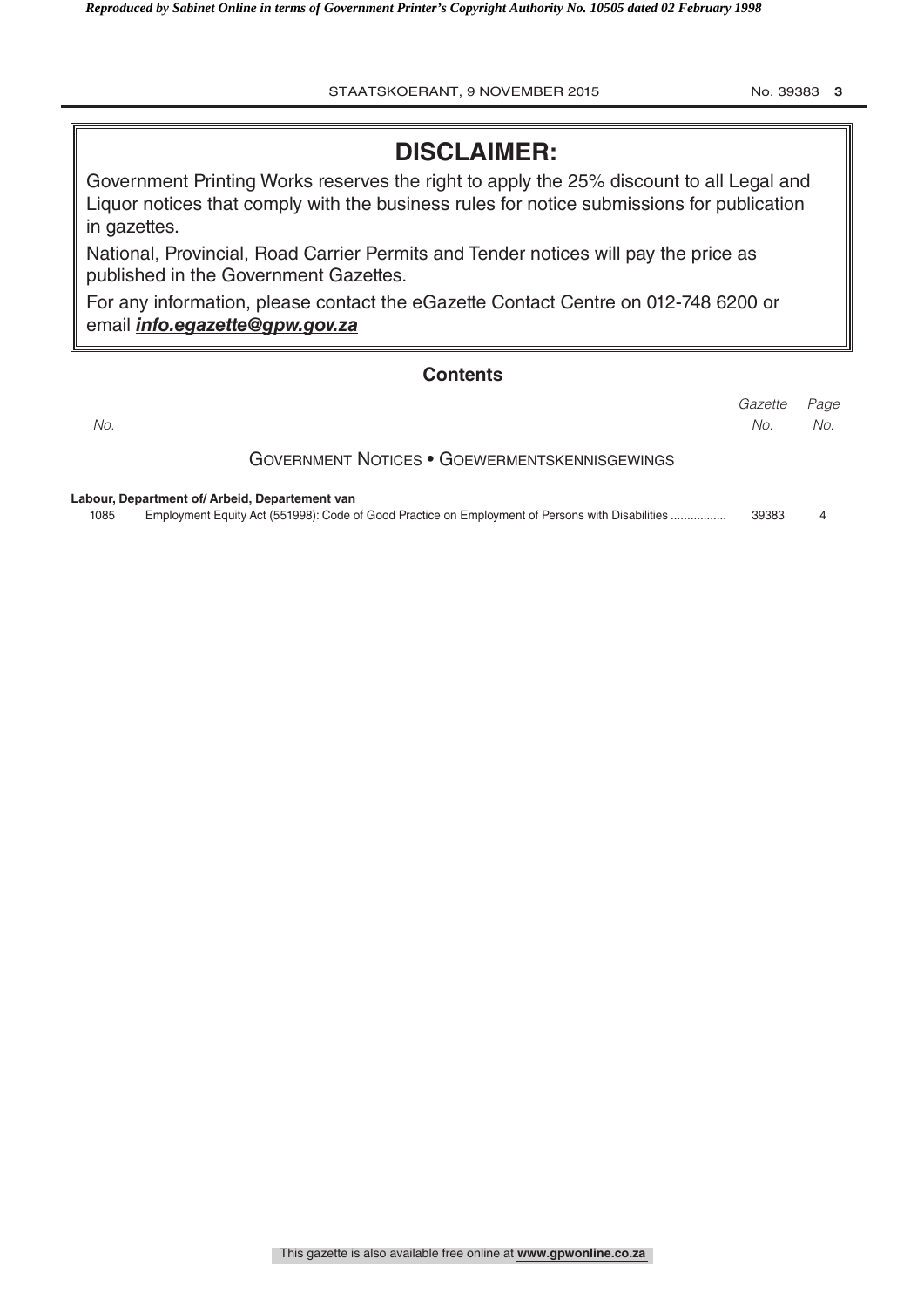4 No. 39383

**NO. 1085** 

#### GOVERNMENT GAZETTE, 9 NOVEMBER 2015

## **GOVERNMENT NOTICES • GOEWERMENTSKENNISGEWINGS**

#### **DEPARTMENT OF LABOUR**

**09 NOVEMBER 2015** 

#### **EMPLOYMENT EQUITY ACT 55 OF 1998**

#### CODE OF GOOD PRACTICE ON EMPLOYMENT OF PERSONS WITH **DISABILITIES**

Notice is hereby given in terms of section 54 of the Employment Equity Act 55 of 1998, that the Minister of Labour, having been advised by the Commission for Employment Equity, has replaced the Code of Good Practice on employment of people with disabilities published under Government Notice 1345 in Government Gazette 23702 of 19 August 2002 as corrected by Government Notice 1064 in Government Gazette 23718 of 19 August 2002, as set out in this schedule.

Hebletaut

**Minister of Labour**  $d11100015$ 

This gazette is also available free online at www.gpwonline.co.za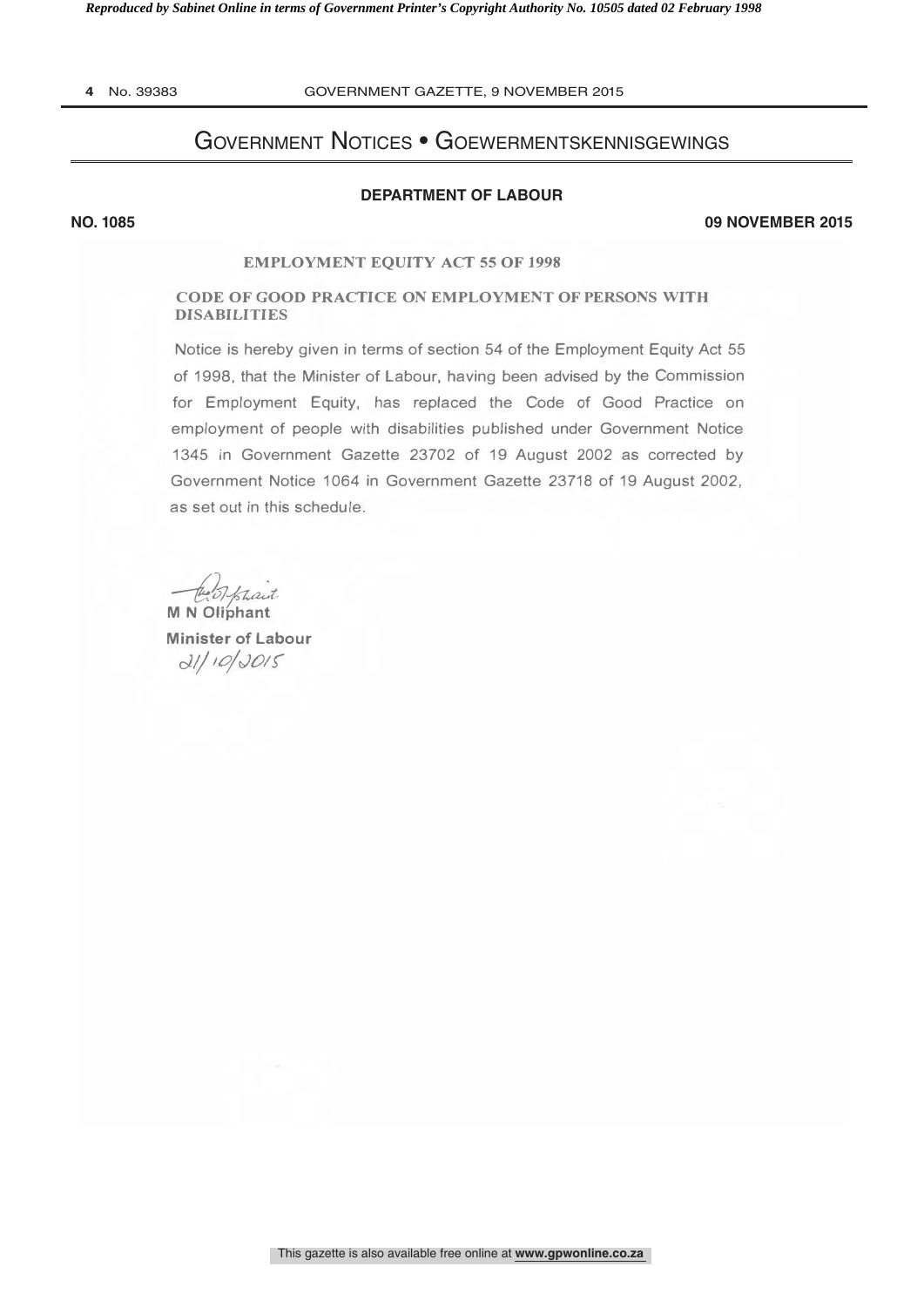No. 39383 5

# **EMPLOYMENT EQUITY ACT NO 55 OF 1998** CODE OF GOOD PRACTICE ON THE EMPLOYMENT OF PERSONS WITH DISABILITIES

|                | <b>CONTENTS</b>                                                           | <b>PAGE</b>          |
|----------------|---------------------------------------------------------------------------|----------------------|
| 1.             | <b>FOREWORD</b>                                                           | $\overline{2}$       |
| 2.             | <b>AIM OF THE CODE</b>                                                    | 3                    |
| 3.             | <b>STATUS OF CODE</b>                                                     | 3                    |
| $\mathbf{4}$ . | <b>LEGAL FRAMEWORK</b>                                                    | $\blacktriangleleft$ |
| 5.             | <b>DEFINITION OF PERSONS WITH DISABILITIES</b>                            | $4 - 6$              |
| 6.             | <b>REASONABLE ACCOMMODATION FOR PERSONS WITH</b><br><b>DISABILITIES</b>   | $6 - 8$              |
| 7.             | <b>RECRUITMENT AND SELECTION</b>                                          | $8 - 10$             |
| 8.             | MEDICAL AND PSYCHOLOGICAL TESTING AND OTHER<br><b>SIMILAR ASSESSMENTS</b> | $11 - 12$            |
| 9.             | <b>PLACEMENT</b>                                                          | 12                   |
|                | 10. TRAINING AND CAREER ADVANCEMENT                                       | 12                   |
|                | <b>11. RETAINING PERSONS WITH DISABILITIES</b>                            | 13                   |
|                | <b>12. TERMINATION OF EMPLOYMENT</b>                                      | 13                   |
|                | <b>13. WORKERS' COMPENSATION</b>                                          | 13                   |
|                | 14. CONFIDENTIALITY AND DISCLOSURE OF DISABILITY                          | $14 - 15$            |
|                | <b>15. EMPLOYEE BENEFITS</b>                                              | 15                   |
|                | 16. EMPLOYMENT EQUITY PLANNING IN RESPECT OF<br>PERSONS WITH DISABILITIES | $15 - 17$            |
|                | <b>17. EDUCATION AND AWARENESS</b>                                        | 17                   |
|                | <b>18. MONITORING AND EVALUATION</b>                                      | $17 - 8$             |
|                |                                                                           |                      |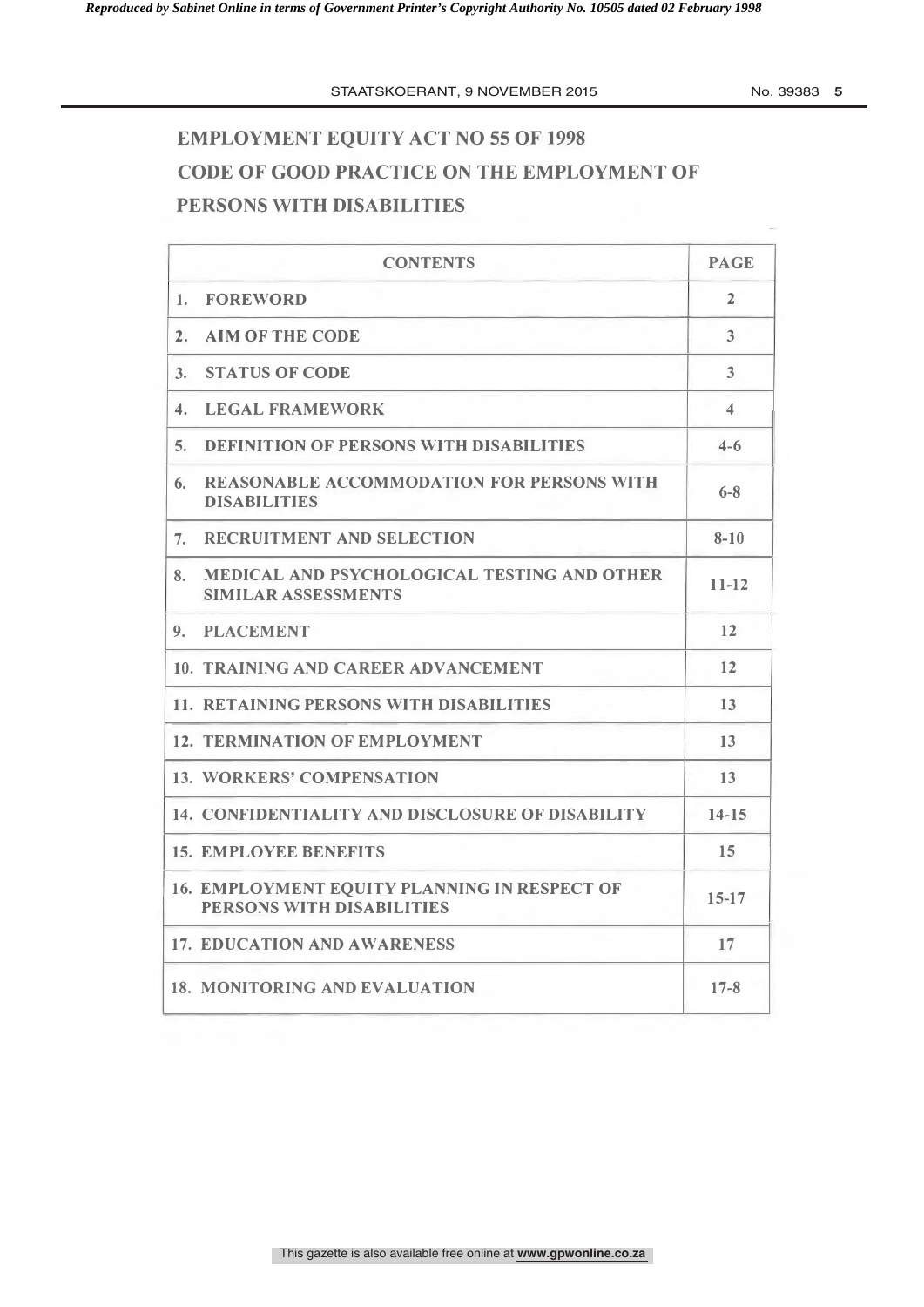#### 1. FOREWORD

The Employment Equity Act 55 of 1998 (the Act) constitutes one of the key legislative and policy interventions within the ethos of South Africa's constitutional dispensation. It gives effect to the provisions relating to the implementation of the policies and practices that result in the promotion of equality and diversity in the workplace. Focus is placed on eliminating unfair discrimination and promoting the equitable representation of persons with disabilities in the workplace. Discrimination is a socially constructed action and can thus be avoided by ensuring better knowledge, understanding and awareness about disabilities and the challenges encountered by persons with disabilities.

Although many barriers such as widespread ignorance, fear and stereotypes have caused persons with disabilities to be unfairly discriminated against in society and in employment, South Africa can take pride in its effort to formulate policies to protect the rights of persons with disabilities.

Unfair discrimination against persons with disabilities is perpetuated in many ways, including the following:

- Unfounded assumptions about the abilities and performance of job applicants and employees with disabilities;
- Advertising and interviewing arrangements which either exclude persons with disabilities or limit their opportunities to prove themselves;
- Using selection tests which discriminate unfairly;
- Inaccessible workplaces; and
- Inappropriate training for persons with disabilities.

The Code of Good Practice on the Employment of Persons with Disabilities (the Code) is thus part of a broader equality agenda for persons with disabilities to have their rights recognised in the labour market where they experience high levels of unemployment and often remain in low status jobs or earn lower than average remuneration.

The Code is particularly important since disability is a natural part of the human experience and in no way diminishes the rights of individuals to belong and contribute to the labour market. When opportunities and reasonable accommodation are provided, persons with disabilities can contribute valuable skills and abilities to every workplace, and contribute to the economy of our society.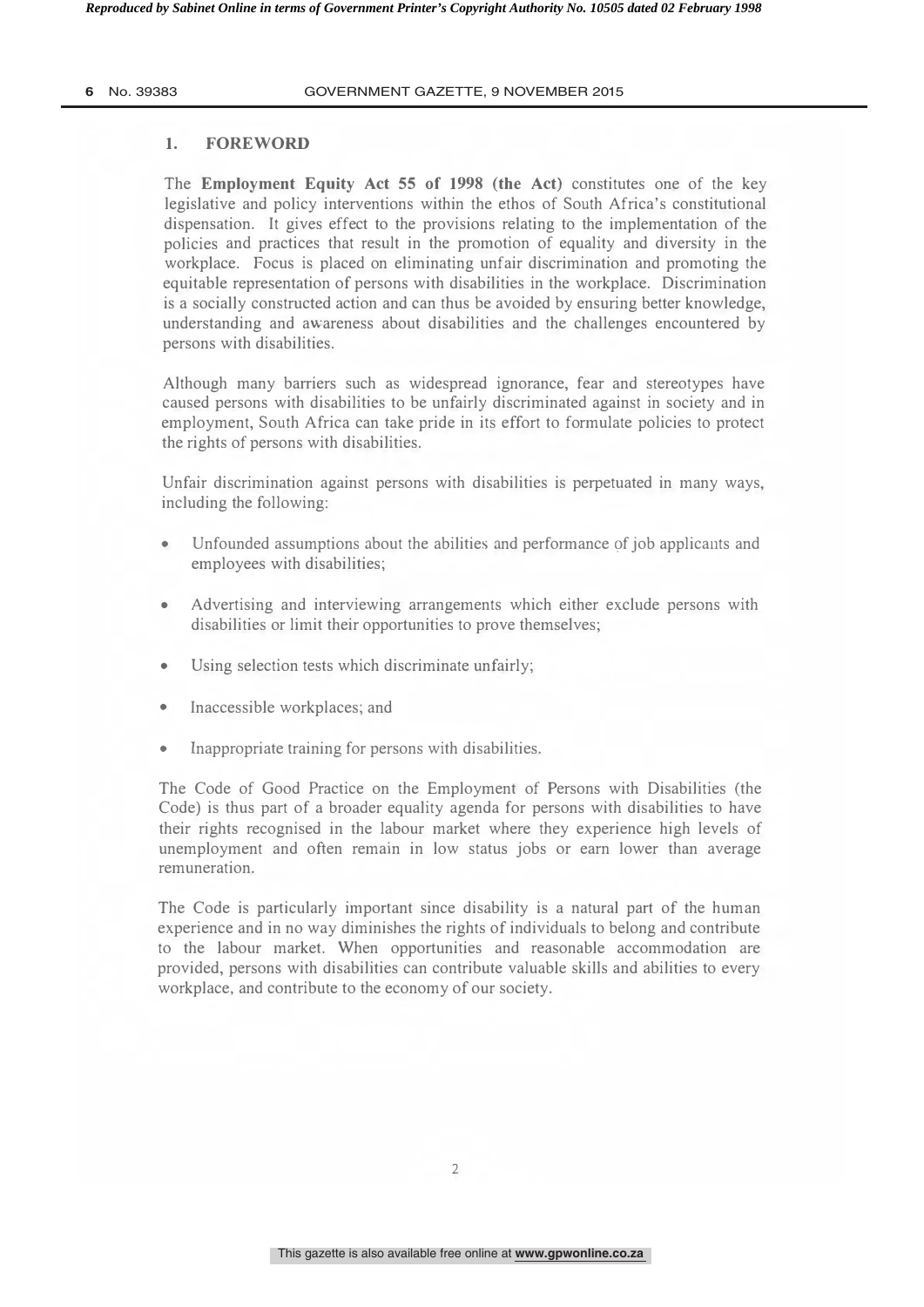#### 2. AIM OF THE CODE

- 2.1 The Act protects persons with disabilities against unfair discrimination in the workplace and directs employers to implement affirmative action measures to redress discrimination.
- 2.2 The Code is a guide for employers and employees on promoting equal opportunities and fair treatment for persons with disabilities as required by the Act.
- 2.3 The Code is intended to help employers and employees understand their rights and obligations in order to promote certainty and reduce disputes to ensure that persons with disabilities can enjoy and exercise their rights at work.
- 2.4 The Code is intended to help create awareness of the contributions persons with disabilities can make and to encourage employers to fully use the skills of such persons.
- 2.5 It is also intended to ensure that all employers identify, respect and promote the rights of any person with a disability, including the right to dignity, particularly pertaining to work and employment.<sup>1</sup>

#### 3. STATUS OF THE CODE

- 3.1 The Code is neither an authoritative summary of the law, nor does it create additional rights and obligations. It does however obligate employers with the responsibility to affirm the rights of persons with disabilities in the workplace, and further serves as a guide for any Court or tribunal to consider when interpreting or applying the Act.
- 3.2 The Code should be read in conjunction with the Act, its regulations and any other relevant Code of Good Practice issued by the Minister of Labour.
- 3.3 The Code must be implemented in a manner that is sensitive to the fact that every person is unique and each situation may differ. It, therefore, follows that where reasonable and justifiable, the Code should be adapted to give effect to its intention.
- 3.4 Employers, employees and their organizations must use the Code to develop, implement and refine disability equity policies and programmes to suit the needs of their own workplaces.

UN Convention on the Rights of Persons with Disabilities, Article 27 - Work and employment.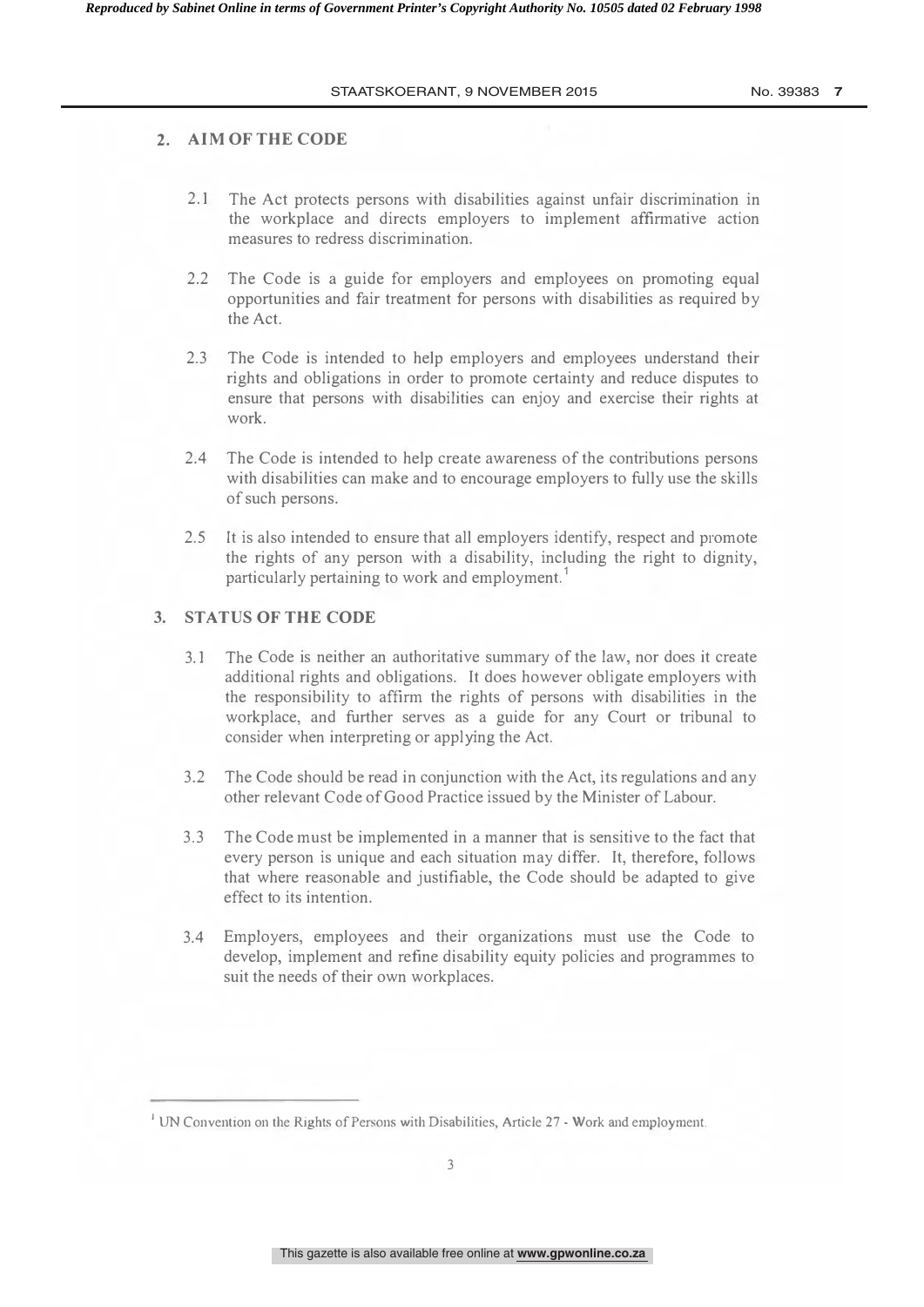8 No. 39383

#### GOVERNMENT GAZETTE, 9 NOVEMBER 2015

#### $\overline{4}$ . **LEGAL FRAMEWORK AND GUIDING PRINCIPLES**

The Code is issued in terms of section  $54(1)$  (a) of the Act and is based on the Constitutional principle that no one may unfairly discriminate against a person on the grounds of disability.

#### Key guiding principles of the Code<sup>2</sup>

- a) Human rights and the respect for inherent dignity;
- $b)$ Independence and autonomy of individuals;
- Non-discrimination:  $\mathcal{C}$ )
- Effective participation and inclusion in society:  $d)$
- Respect for difference and diversity:  $e)$
- $f$ Equality of opportunity; including equitable representation;
- Accessibility;  $g)$
- $h)$ Gender equality;
- $i)$ Mainstreaming; and
- Health and safety.  $\left( i\right)$

#### $5.$ **DEFINITIONS AND INTERPRETATION**

#### 5.1 Discrimination on the basis of disability

"Discrimination on the basis of disability" means any distinction, exclusion or restriction on the basis of disability which has the purpose or effect of impairing or nullifying the recognition, enjoyment or exercise, on an equal basis with others, of all human rights and fundamental freedoms in the political, economic, social, cultural, civil or any other field. It includes all forms of discrimination, including denial of reasonable accommodation<sup>3</sup>

#### 5.2 Definition of persons with disabilities for participation in broader society

The UN Convention on the Rights of Persons with Disabilities of 2007 adopts a broad definition for general international guidance to ensure the full, equal and effective participation of persons with disabilities in society.<sup>4</sup>

#### 5.3 Definition of persons with disabilities involving work and employment

The Act includes a definition for persons with disabilities to ensure their full, equal and effective participation on matters pertaining to work and employment.

<sup>&</sup>lt;sup>2</sup> Adapted from Article 3 on general principles from the UN Convention on the Rights of Persons with Disabilities, 2007.

Article 2 of the UN Convention on people with Disabilities, 2007.

<sup>&</sup>lt;sup>4</sup> "Persons with disabilities" include those who have long-term physical, mental, intellectual or sensory impairments which in interaction with various barriers may hinder their full and effective participation in society on an equal basis with others.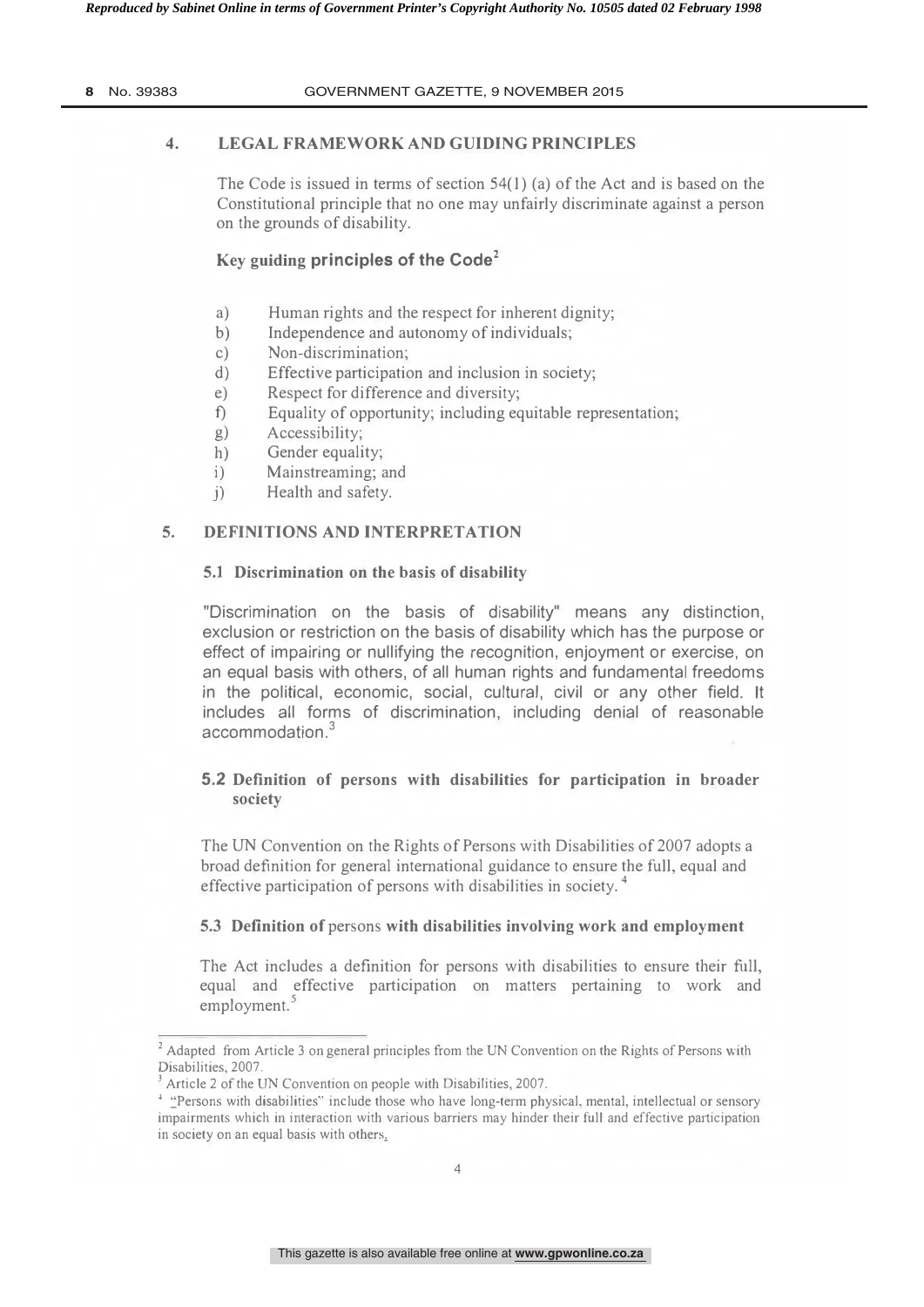The scope of protection for persons with disabilities in employment focuses on the effect of a disability on the person in relation to the working environment, and not on the diagnosis or the impairment.

Persons are considered as persons with disabilities if they:

- (a) have a physical or mental impairment;
- (b) which is long term or recurring; and
- (c) which substantially limits their prospects of entry into, or advancement in employment.

#### 5.3.1 Impairment

An impairment may either be physical or mental or a combination of both.

- (a) **Physical' impairment** means a partial or total loss of a bodily function or part of the body. It includes sensory impairments such as being deaf, hearing impaired, or visually impaired.
- (b) Mental' impairment means a clinically recognized condition or illness that affects a person's thought processes, judgment or emotions.

#### 5.3.2 Long-term or recurring

- a) 'Long-term' means the impairment has lasted or is likely to persist for at least twelve months.
- b) **Recurring impairment** is one that is likely to happen again and to be substantially limiting (see below). It includes a constant chronic condition, even if its effects on a person fluctuate.
- c) **Progressive conditions** are those that are likely to develop or change or recur. Persons living with progressive conditions or illnesses are considered as people with disabilities once the impairment starts to be substantially limiting. Progressive or recurring conditions which have no overt symptoms or which do not substantially limit a person are not disabilities.

#### 5.3.3 Substantially limiting

- (a) Impairment is substantially limiting, if in its nature, duration or effects it substantially limits the person's ability to perform the essential functions of the job for which they are being considered.
- (b) Some impairments are so easily controlled, corrected or lessened, that they have no limiting effects. For example, a person who wears spectacles or

 $\degree$  "people with disabilities" means people who have a long-term or recurring physical or mental impairment which substantially limits their prospects of entry into, or advancement in, employment.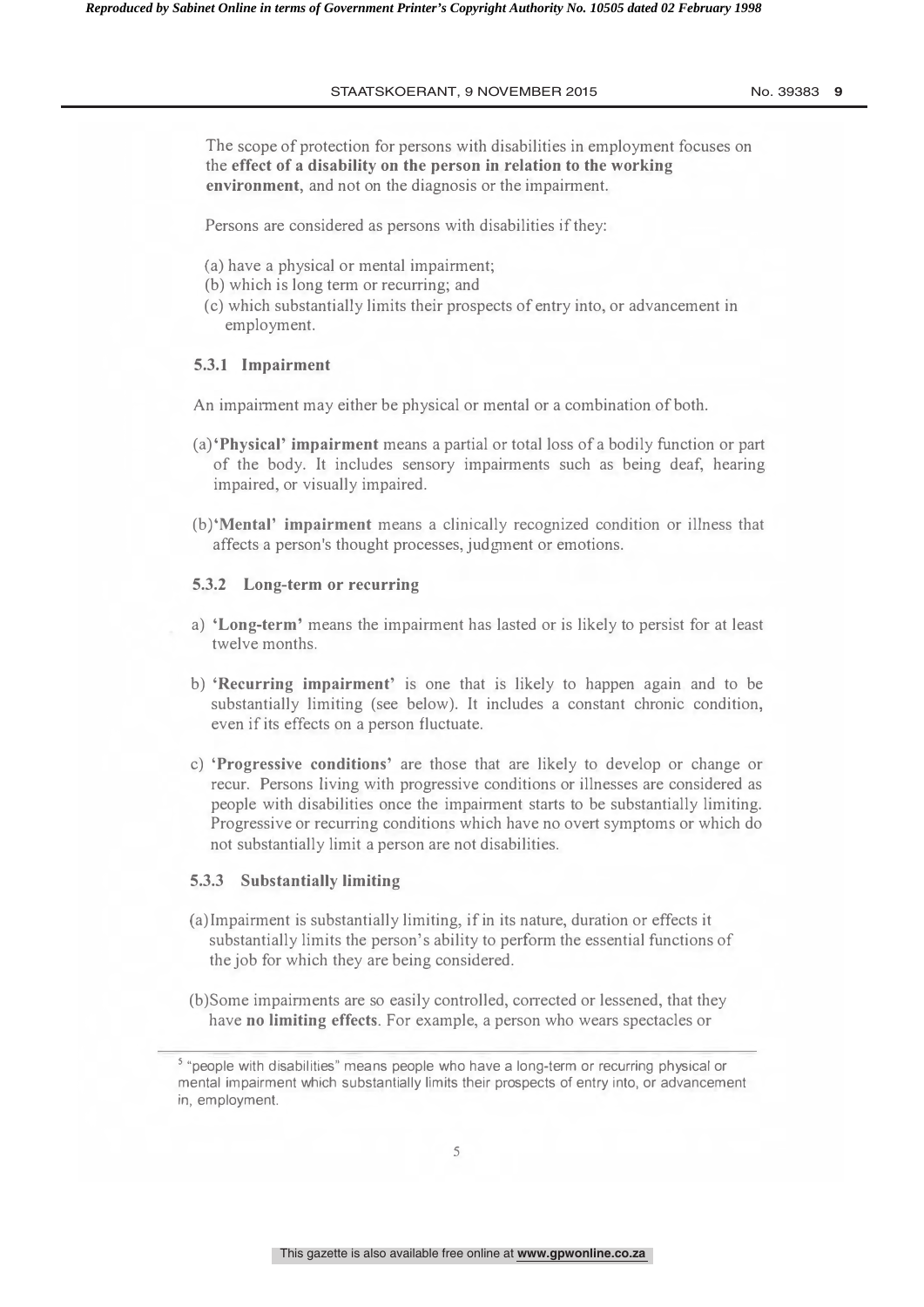contact lenses does not have a disability unless even with spectacles or contact lenses the person's vision is substantially impaired.

- (c) For reasons of **public policy**, certain conditions or impairments may not be considered disabilities. These include but are not limited to  $-$ 
	- (i) sexual behaviour disorders that are against public policy;
	- (ii) self-imposed body adornments such as tattoos and body piercing;
	- (iii) compulsive gambling, tendency to steal or light fires;
	- (iv) disorders that affect a person's mental or physical state if they are caused by current use of illegal drugs or alcohol, unless the affected person is participating in a recognized programme of treatment;
	- (v) normal deviations in height, weight and strength; and conventional physical and mental characteristics and common personality traits.
- $(d)$ An assessment may be done by a suitably qualified person if there is uncertainty as to whether impairment [may be] is substantially limiting.

#### 6. REASONABLE ACCOMMODATION $^6$  FOR PERSONS WITH DISARILITIES

- 6.1 Employers must reasonably accommodate the needs of persons with disabilities.<sup>7</sup> The **aim of the accommodation** is to reduce the impact of the impairment of the person's capacity to fulfil the essential functions of a job.
- 6.2 Employers must assess and adopt effective measures, both in terms of cost and quality that is consistent with removing the barriers to perform the job and to enjoy equal access to the benefits and opportunities of employment.
- 6.3 Reasonable accommodation requirement applies to applicants and employees with disabilities who are suitably qualified for the job, which may be required -
	- (a) during the recruitment and selection processes;
	- (b) in the working environment;
	- (c) in the way work is usually done, evaluated and rewarded; and

UN Convention on the Rights of Persons with Disabilities, 2007 defines "Reasonable" accommodation as "necessary and appropriate modification and adjustments not imposing a disproportionate or undue burden, where needed in a particular case, to ensure to persons with disabilities the enjoyment or exercise on an equal basis with others of all human rights and fundamental freedoms'

Section 1 of the Act defines reasonable accommodation as "any modification or adjustment to a job or to the working environment that will enable a person from a designated group to have reasonable access to or participate or advance in employment".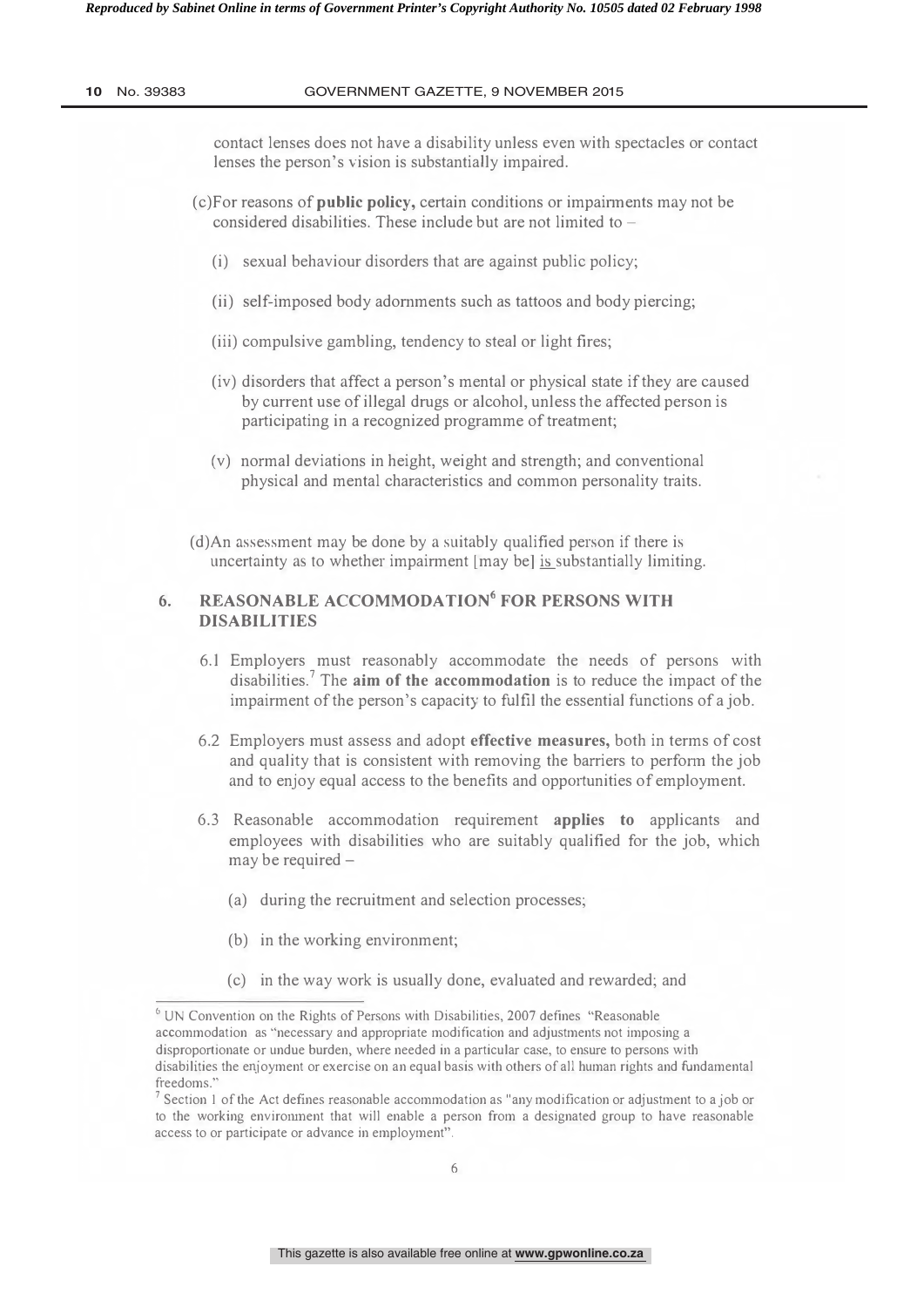- (d) in the benefits and privileges of employment.
- 6.4 The obligation to make reasonable accommodation may arise when an applicant or employee voluntarily discloses a disability related accommodation need or when such a need is reasonably self-evident to the employer.
- 6.5 Employers must also accommodate employees when work or the work environment changes or impairment varies which affects the employee's ability to perform the essential functions of the job.
- 6.6 The employer **must consult** the employee, and where reasonable and by agreement with the employee, acquire the services of technical experts to establish appropriate mechanisms to accommodate the employee.
- 6.7 The **particular accommodation** will depend on the individual, the degree and nature of impairment and its effect on the person, as well as on the job and the working environment.
- $6.8$ asonable accommodation may be temporary or permanent, depending on the nature and extent of the disability.
- 6.9 asonable accommodation includes but is not limited to –
	- (a) adapting existing facilities to make them accessible;
	- (b) adapting existing equipment or acquiring new equipment including computer hardware and software;
	- $(c)$ re-organizing workstations:
	- (d) changing training and assessment materials and systems;
	- $(e)$  re structuring jobs so that non-essential functions are re-assigned;
	- (f) adjusting working conditions, including working time and leave; and
	- (g) providing specialized supervision, training and support in the workplace.
- $6.10$  An employer may evaluate work performance against the same standards as other employees; however, the nature of the disability in certain circumstances may require an employer to adapt the way in which performance is measured.
- 6.11 The employer need not accommodate a qualified applicant or an employee with a disability if this would impose an unjustifiable hardship on the business of the employer.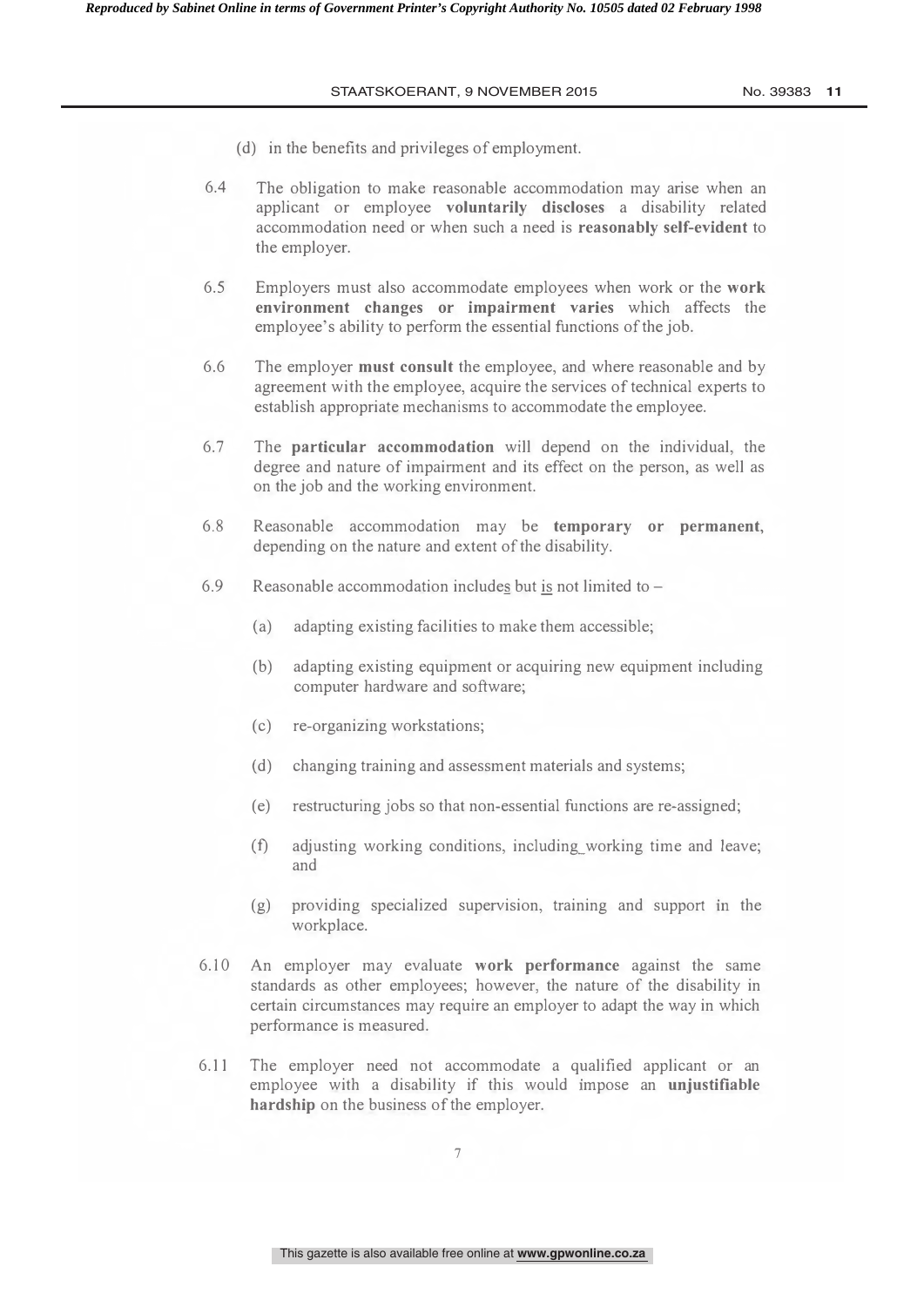12 No. 39383

- $6.12$ 'Uniustifiable hardship' is action that requires significant or considerable difficulty or expense. This involves considering, amongst other things, the effectiveness of the accommodation and the extent to which it would seriously disrupt the operation of the business.
- 6.13 An accommodation that imposes an unjustifiable hardship for one employer at a specific time may not be so for another or for the same employer at a different time.

#### 7. RECRUITMENT AND SELECTION

#### 7.1 Recruitment

- 7.1.1 When employers recruit they must  $-$ 
	- (a) identify the **inherent requirements** of the vacant position in terms of the essential functions of the job;
	- (b) describe clearly the necessary skills and capabilities required for the job:
	- (c) set reasonable criteria for selection, preferably in writing, for job applicants for such vacant positions.
- 7.1.2 The 'inherent requirements of the job' are those requirements the employer stipulates as necessary for a person to be appointed to the job, and are necessary in order to enable an employee to perform the essential functions of the job.
- 7.1.3 Application forms should focus on identifying an applicant's ability to perform the inherent requirements of the job.
- 7.1.4 **Advertisements** should be accessible to persons with disabilities and, where reasonable and practical, circulated to organizations that represent the interests of persons with disabilities.
- 7.1.5 Advertisements or notices must include sufficient detail about the essential functions and the inherent requirements of the job so that potential applicants with disabilities can be able to make an informed decision.
- 7.1.6 Employers may not include criteria that is not necessary to perform the essential functions of the job, as selection based on non-essential functions may unfairly exclude persons with disabilities.
- 7.1.7 On request and if reasonable in the circumstances, notices and advertisements should be provided in a format appropriate to persons with disabilities such as large print, Braille, or audiotape.

#### 7.2 Selection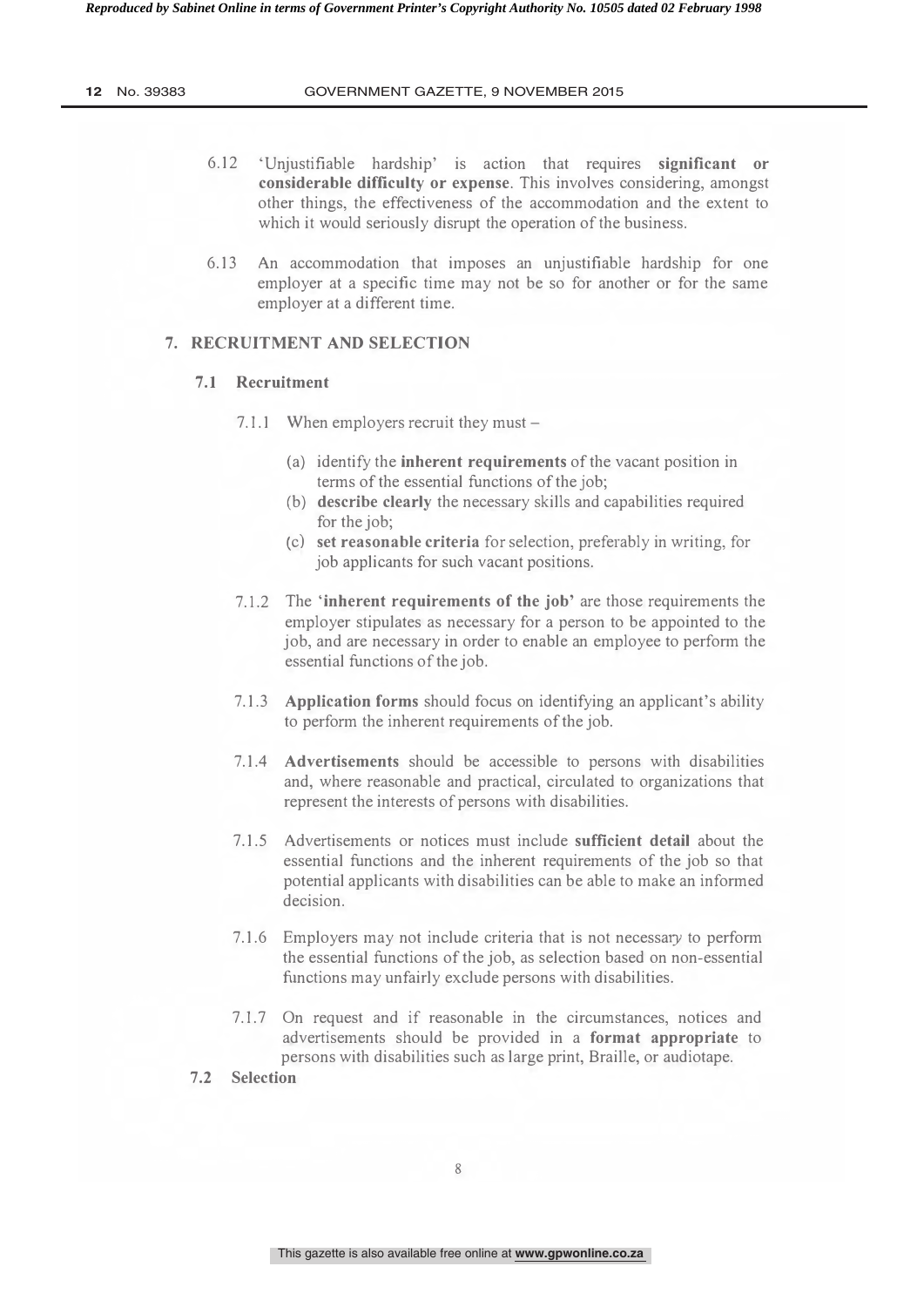- 7.2.1 Subject to reasonable accommodation, employers should apply the same criteria to test the ability of persons with disabilities as are applied to other applicants.
- 7.2.2 The purpose of the selection process is to assess whether or not the applicant is suitably qualified.<sup>8</sup> This may require a two-stage process if the applicant has a disability, which includes:
	- (a) Determining whether an applicant is suitably qualified;
	- (b) Determining whether a 'suitably qualified applicant' needs any accommodation to be able to perform the essential functions of the job.
- 7.2.3 When assessing if an applicant is suitably qualified, an employer may not request information about actual or perceived disability from a previous employer or third party unless with the written consent of the applicant.
- 7.2.4 Employers must monitor their criteria for selection. If these criteria tend to exclude people with disabilities, they must be reviewed to ensure that they do not unfairly discriminate against persons with disabilities.

#### 7.3 Interviews

- $7.3.1$ lection interviews must be objective and unbiased. Interviewers must avoid assumptions about persons with disabilities.
- 7.3.2 If the applicant has disclosed a disability or has a self-evident disability, the employer must focus on whether the applicant is suitable qualified for the work rather than on any actual or presumed disability.
- 7.3.3 Interviewers should ask applicants referred to in 7.3.2 above, to indicate how they would perform the essential functions or work and if reasonable accommodation is required.
- 7.3.4 If the employer knows in advance that the applicant has a disability, or if the applicant has a self-evident disability, the employer should if necessary, make reasonable accommodation during the interview.

<sup>&</sup>lt;sup>8</sup> The Act provides for 'suitably qualified person' in sub sections 20(3), 20(4), and 20(5).

Sub section 20 (3) states that a person may be suitably qualified for a job as a result of any one of, or any combination of that person's – (a) formal qualifications; (b) prior learning; (c) relevant experience, or (d) capacity to acquire, within a reasonable time, the ability to do the job.

Subsection  $20(4)$  when determining whether a person is suitably qualified for a job, an employer must - (a) review all the factors listed in subsection (3); and (b) determine whether that person has the ability to do the job in terms of any one of, or any combination of those factors. Subsection 20(5) In making a determination under subsection (4), an employer may not unfairly discriminate against a person solely on the grounds of that person's lack of relevant experience.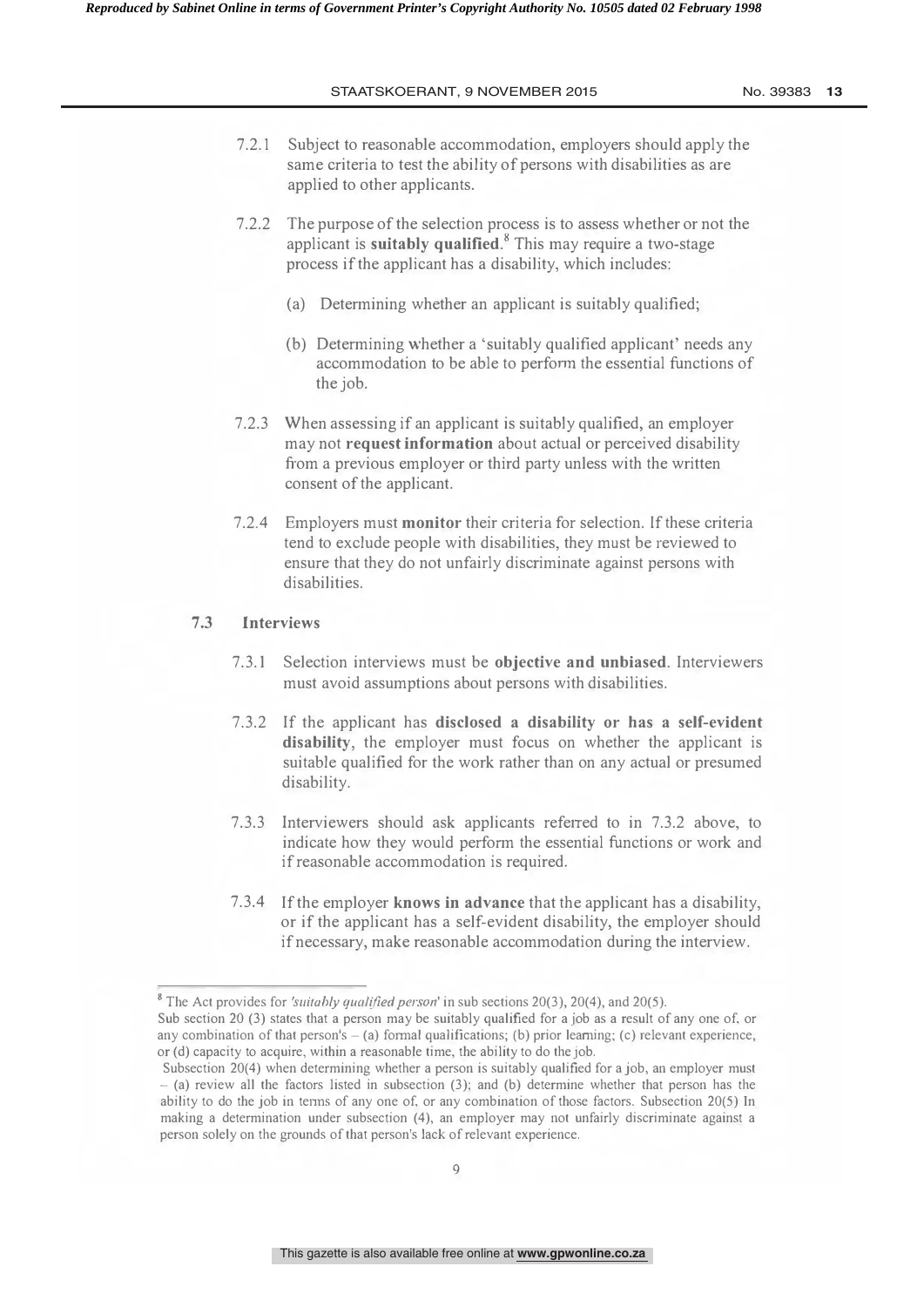#### 7.4 Conditional Job Offers

- 7.4.1 If an applicant with a disability is suitably qualified, an employer may make a job offer conditional on medical or functional testing to determine an applicant's actual or potential ability to perform the essential functions of a specific job.
- 7.4.2 The testing must comply with the statutory requirements and must determine if the applicant is able to perform the essential functions of the job, with or without reasonable accommodation.
- 7.4.3 A conditional job offer may only be made to one person at a time, not to all applicants with disabilities that may have applied for the job.
- 7.4.4 The employer may withdraw the job offer if the testing shows that
	- a) Reasonable accommodation requirements would create un justifiable hardship; or
	- b) There is an objective justification that relates to the inherent requirements of the job; or
	- c) There is an objective justification that relates to health and safety.

#### 7.5 Terms and Conditions of Employment

- 7.5.1 An employer may not  $-$ 
	- (a) employ people with disabilities or,
	- (b) retain employees who become disabled, on less favourable terms and conditions than employees doing the same work, for reasons connected with the disability.
- 7.5.2 No person may harass an employee on the ground of disability. Such harassment may include teasing, ridicule and offensive remarks. Any alleged harassment should be handled by the employer in terms of the guidelines contained in the Code of Good Practice on the Integration of Employment Equity into Human Resource Policies and Practices and the Code of Good Practice on the Handling of Sexual Harassment Cases published in terms of the Labour Relations Act, 1995.

#### 8.MEDICAL AND PSYCHOLOGICAL TESTING AND OTHER SIMILAR **ASSESSMENTS**

8.1 Medical Testing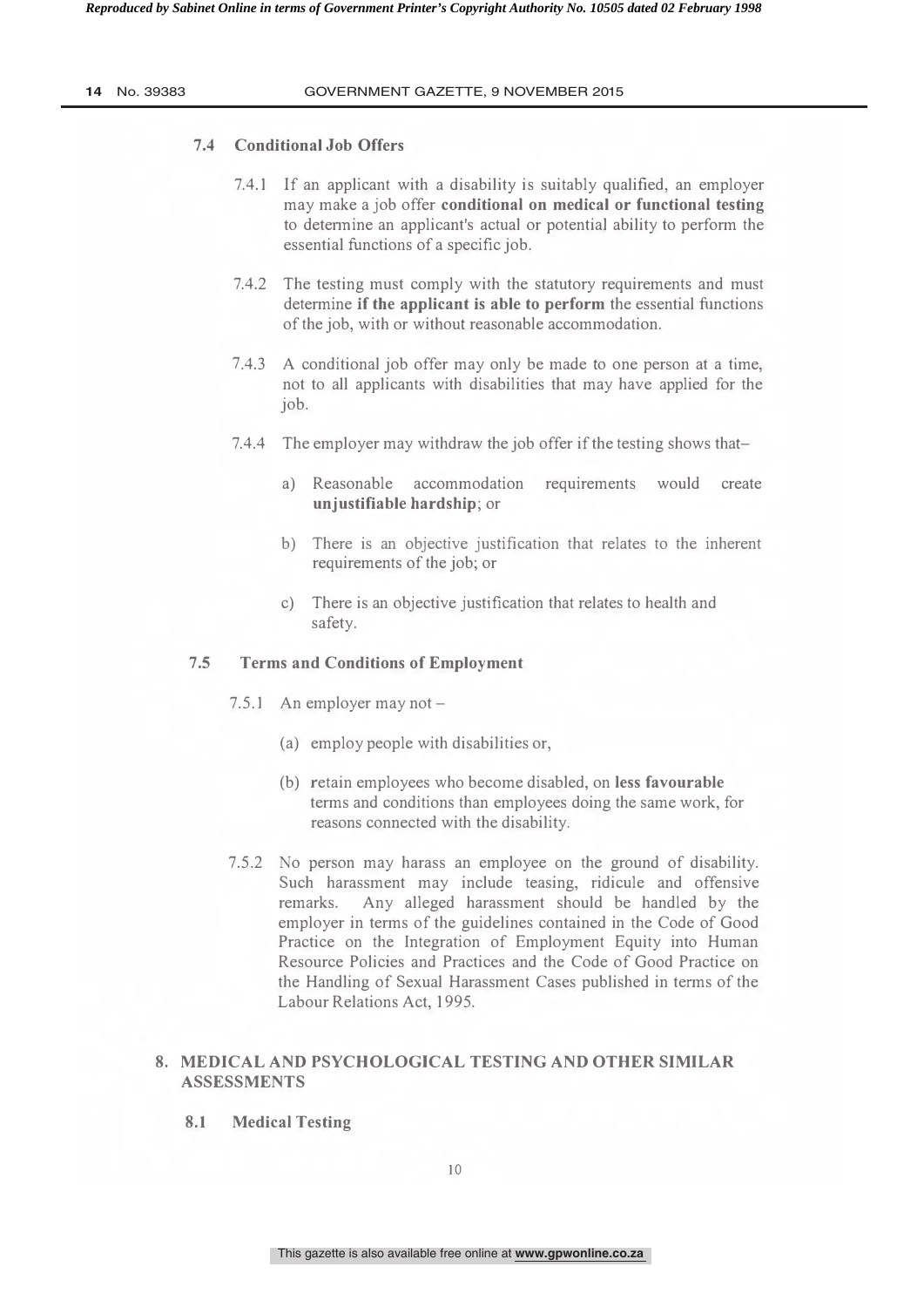- 8.1.1 Tests must comply with sections 7 and 8 of the Act.<sup>9</sup> They must be relevant and appropriate to the kind of work for which the applicant or employee is being tested.
- 8.1.2 Employers should establish that tests do not unfairly exclude and are not biased in how or when they are applied, assessed or interpreted.
- $8.1.3$  Tests to establish the health of an applicant or employee should be distinguished from tests that assess the ability to perform essential job functions or duties.
- 8.1.4 Testing to determine the health status of an employee should therefore only be carried out after an employer has established that the person is in fact competent to perform the essential job functions or duties and after a job offer has been made. The same applies to medical testing for admission to membership of an employee benefit scheme.
- 8.1.5 An employer who requires a person to undergo any medical, psychological testing and other similar assessments must bear the costs of the test.

#### 8.2 Testing after Illness or Injury

- 8.2.1 If an employee has been ill or injured<sup>to</sup> and it appears that the employee is not able to perform the job, the employer may require the employee to agree to a functional determination of disability.
- 8.2.2 Such medical or other appropriate tests shall be used to  $-$ 
	- (a) determine if the employee can safely perform the job; or

Section 7 of the Act provides that medical testing of an employee is prohibited, unless  $-$  (a) legislation permits or requires the testing; or (b) it is justifiable in the light of medical facts, employment conditions, social policy, the fair distribution of employee benefits or the inherent requirements of a job. Section 7(2) Testing of an employee to determine that employee's HIV status is prohibited unless such testing is determined to be justifiable by the Labour Court in terms of section 50(4) of this Act. Psychological testing and other similar assessments of an employee are prohibited unless the test or assessment being used-

<sup>(</sup>a) had been scientifically shown to be valid and reliable

<sup>(</sup>b) can be applied fairly to all employees;

<sup>(</sup>c) is not biased against any employee or group; and

<sup>(</sup>d) has been certified by the Health Professions Council of South Africa established by section 2 of the Health Professions Act, 1974 (Act No. 56 of 1974), or any other body which may be authorized by law to certify those tests or assessments.

<sup>&</sup>lt;sup>10</sup> See also sections 10 and 11 of the 'Code of Good Practice: Dismissal' published under section 203 of the Labour Relations Act 66 of 1995 for provisions relating to "Incapacity: Ill health and injury" and dismissal.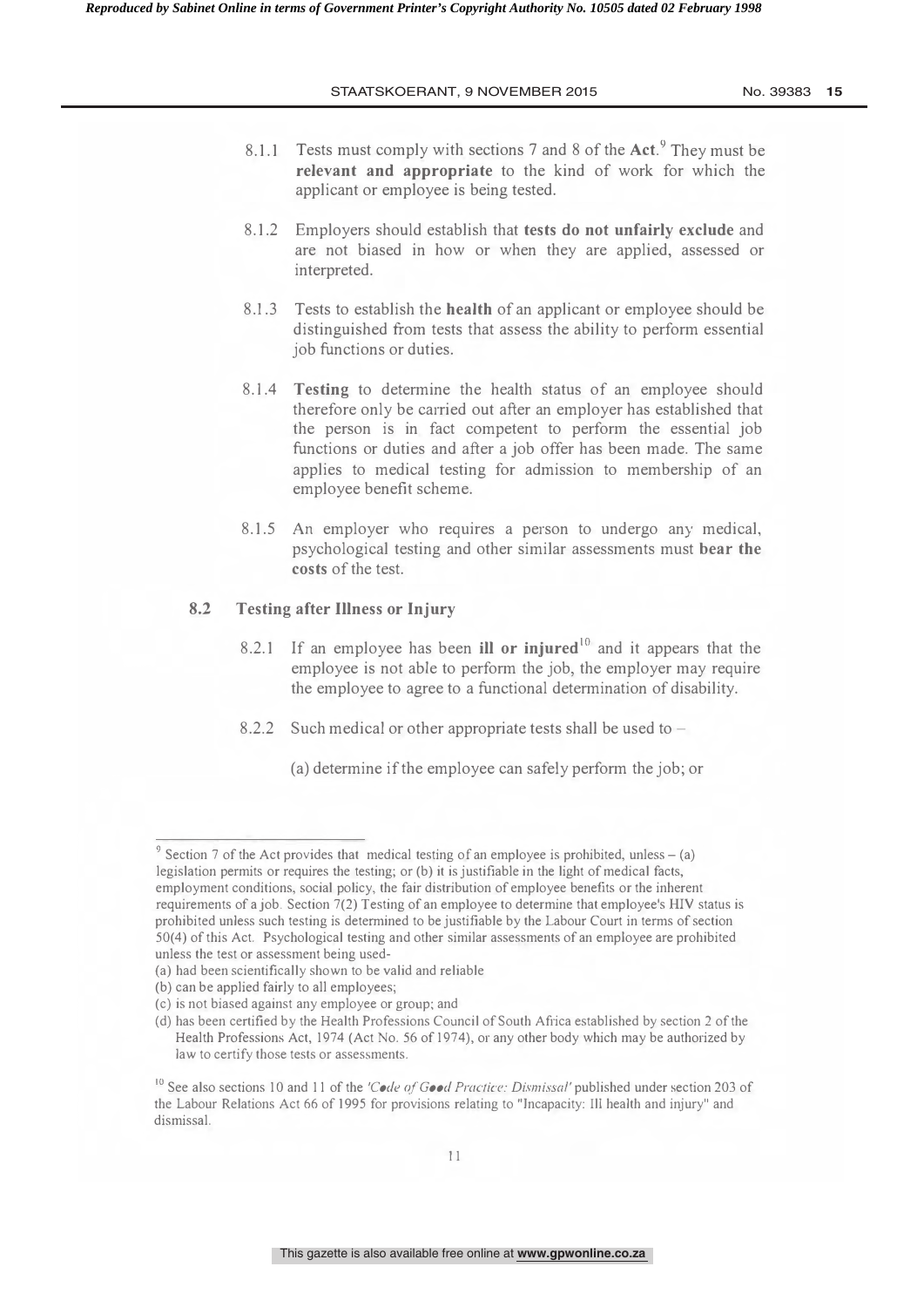b) to identify reasonable accommodation required for the employee.

#### 8.3 Health Screening and Safety

- 8.3.1 Employers are required to provide and maintain a safe and healthy working environment.
- 8.3.2 An employer should not employ a person if the employer can demonstrate that a person with a disability would represent an actual substantial risk to him or her or other people, which could not be eliminated or reduced by applicable reasonable accommodation.
- 8.3.3 An employer is not obliged to retain an employee with a disability in the same position if an objective assessment shows that work would expose the employee or others to an actual substantive health and safety risk. This would only apply where there is no reasonable accommodation possible to mitigate the risk.

### 9. PLACEMENT

- 9.1 Placement involves the orientation and initial training of a new employee.
- $9.2$ ntation and initial training should be accessible, responsive to and able to reasonably accommodate the needs of employees who have disabilities.
- 9.3 Subject to reasonable accommodation, new employees with disabilities and other employees who do not have disabilities must be treated equally.
- 9.4 An employer must make an effort to include disability sensitisation in the orientation/induction and other relevant training programmes of their organisations.

#### 10. TRAINING AND CAREER ADVANCEMENT

- 10.1 Employees with disabilities must be consulted in order to ensure input specific to their career advancement.
- 10.2 Facilities and materials for training, work organisation and recreation should be accessible to employees with disabilities.
- 10.3 Systems and practices to evaluate work performance must clearly identify and fairly measure and reward performance of the essential functions of the job. Work that falls outside the essential functions of the job must not be evaluated.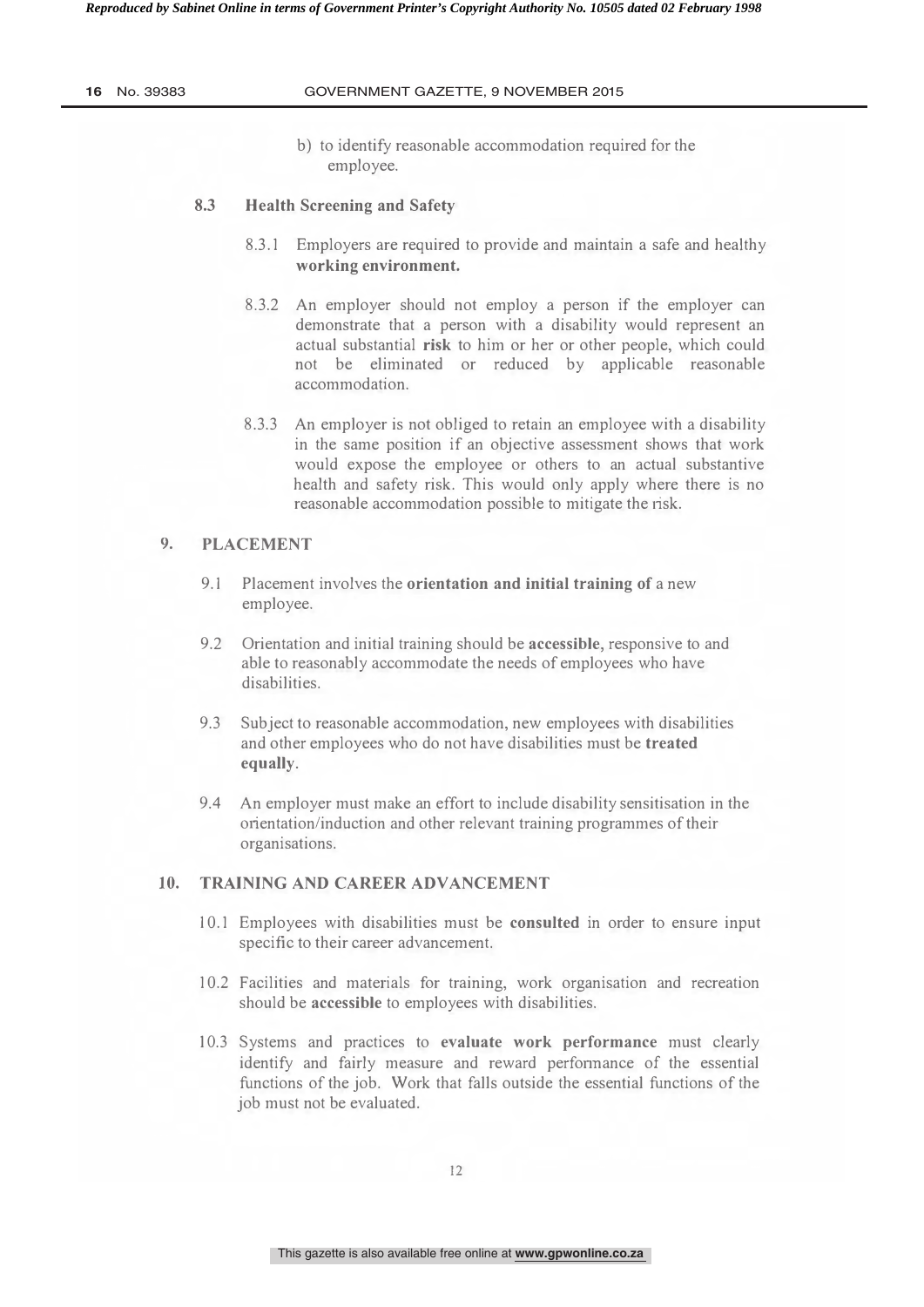#### 11. RETAINING PERSONS WITH DISABILITIES

- 11.1 Employees who become disabled during employment should, where reasonable, be re-integrated into work. Employers should seek to minimize the impact of the disability on employees.
- 11.2 If an employee becomes disabled, the employer must consult the employee to assess if the disability can be reasonably accommodated.
- 11.3 If an employee becomes disabled, the employer must maintain contact with the employee and where reasonable encourage early return-to-work. This may require vocational rehabilitation, transitional work programmes and where appropriate, temporary or permanent flexible working time.
- 11.4 If an employee is frequently absent from work for reasons of illness or injury, the employer should consult the employee to assess if the reason for absence is a disability that requires reasonable accommodation.
- 11.5 If reasonable, employers should explore the possibility of offering alternative work, reduced work or flexible work placement, so that employees are not compelled or encouraged to terminate their employment.

#### 12. TERMINATION OF EMPLOYMENT

- 12.1 If the employer is unable to retain the employee in employment in terms of paragraph 11 above, then the employer may terminate the employment relationship.
- 12.2 When employees who have disabilities are dismissed for operational requirements, the employer must ensure that any selection criteria used do not either directly or indirectly unfairly discriminate against persons with disabilities.
- 12.3 Employers who provide disability benefits must ensure that employees are appropriately advised before they apply for the benefits available and before resigning from employment because of a medical condition.

#### 13. WORKERS' COMPENSATION

- 13.1 Employers should assist employees whose disability arose from a work related illness or accident, to receive the relevant statutory compensation.
- 13.2 Employers must also assist employees with disabilities with any unemployment insurance claims.

#### 14. CONFIDENTIAILITY AND DISCLOSURE OF DISABILITY

#### 14.1 Confidentiality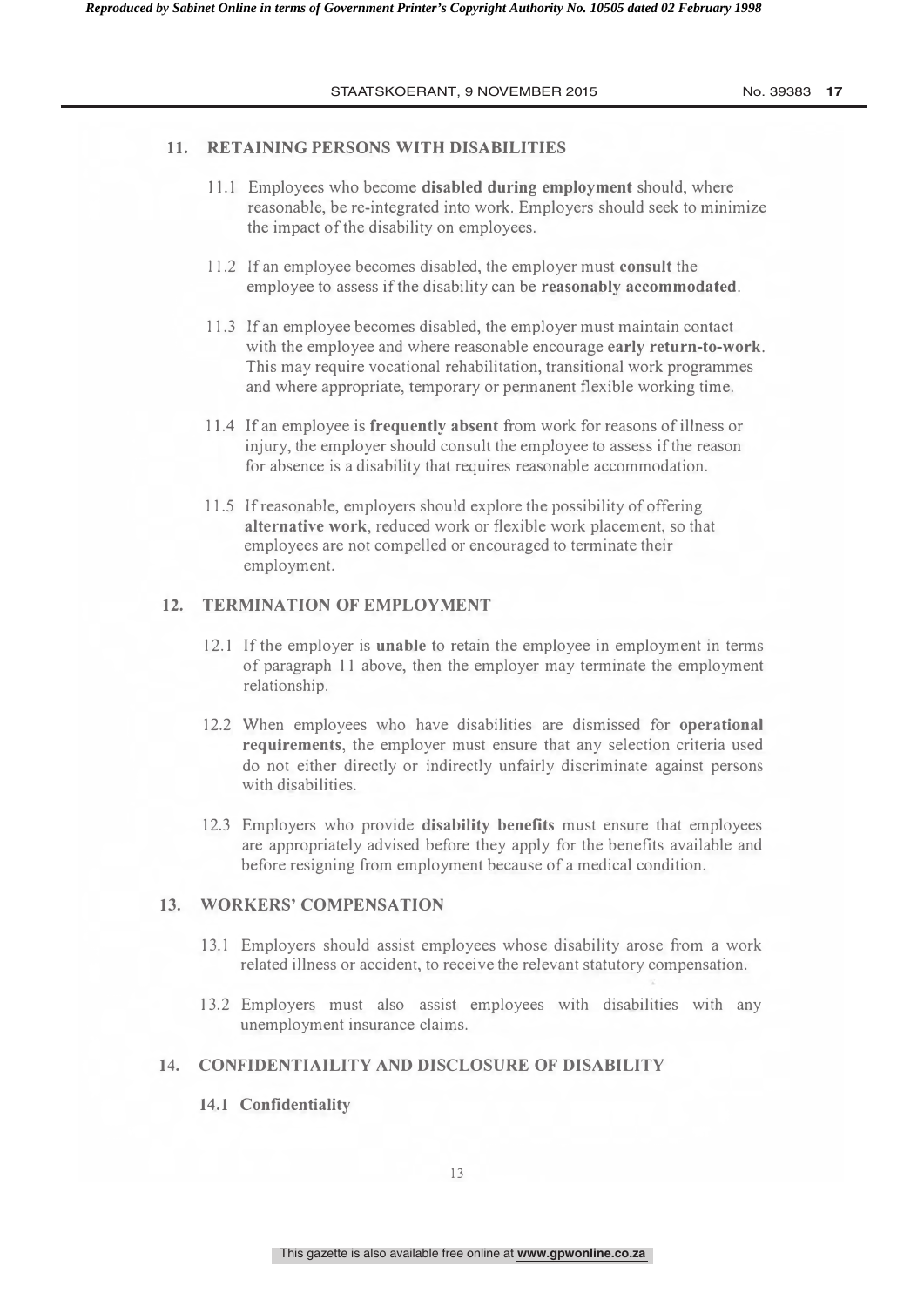- 14.1.1 Subject to sections  $7^{11}$  and 18 of the Act<sup>12</sup>, employers, including health and medical services personnel, may only gather private information relating to employees if it is necessary to achieve a legitimate purpose, with the written consent of the person.
- 14.1.2 Employers must protect the confidentiality of the information that has been disclosed and must take care to keep records of private information relating to the disability of applicants and employees confidential and must be kept separate from general personnel records.
- 14.1.3 When an employer no longer requires this information, it must be destroyed.
- 14.1.4 Subject to paragraph 14.2.7, employers may not disclose any information relating to a person's disability without the written consent of the employee concerned unless legally required.

#### 14.2 Disclosure

- 14.2.1 Persons with disabilities are entitled to keep their disability status confidential. But if the employer is not aware of the disability or the need to be accommodated, the employer is not obliged to provide it. This does not absolve an employer from their responsibility not to discriminate unfairly, directly or indirectly against job applicants.
- 14.2.2 A person with a disability may disclose their disability at any time, even if there is no immediate need for reasonable accommodation.
- 14.2.3 If the disability is **not self-evident** the employer may require the employee to disclose sufficient information to confirm the disability or the accommodation needs.
- 14.2.4 If on reasonable grounds the employer does not believe that the employee is disabled, or that the employee requires accommodation, the employer is entitled to request the employee to be tested to determine the employee's ability or disability, at the expense of the employer.

 $\cdot$  Section 7(1) of the Act provides that "medical testing of an employee is prohibited, unless – (a) legislation permits or requires the testing; or (b) it is justifiable in the light of medical facts, employment conditions, social policy, the fair distribution of employee benefits or the inherent requirements of a job.  $7(2)$  Testing of an employee to determine that employee's HIV status is prohibited unless such testing is determined to be justifiable by the Labour Court in terms of Section  $50(4)$  of this Act."

 $^{12}$  Section 18(1) of the Act provides that "when a designated employer engages in consultation in terms of this Chapter that employer must disclose to the consulting parties all relevant information that will allow all those parties to consult effectively, and 18(2) Unless this Act provides otherwise, the provisions of section 16 of the Labour Relations Act, with the changes required by context, apply to disclosure of information."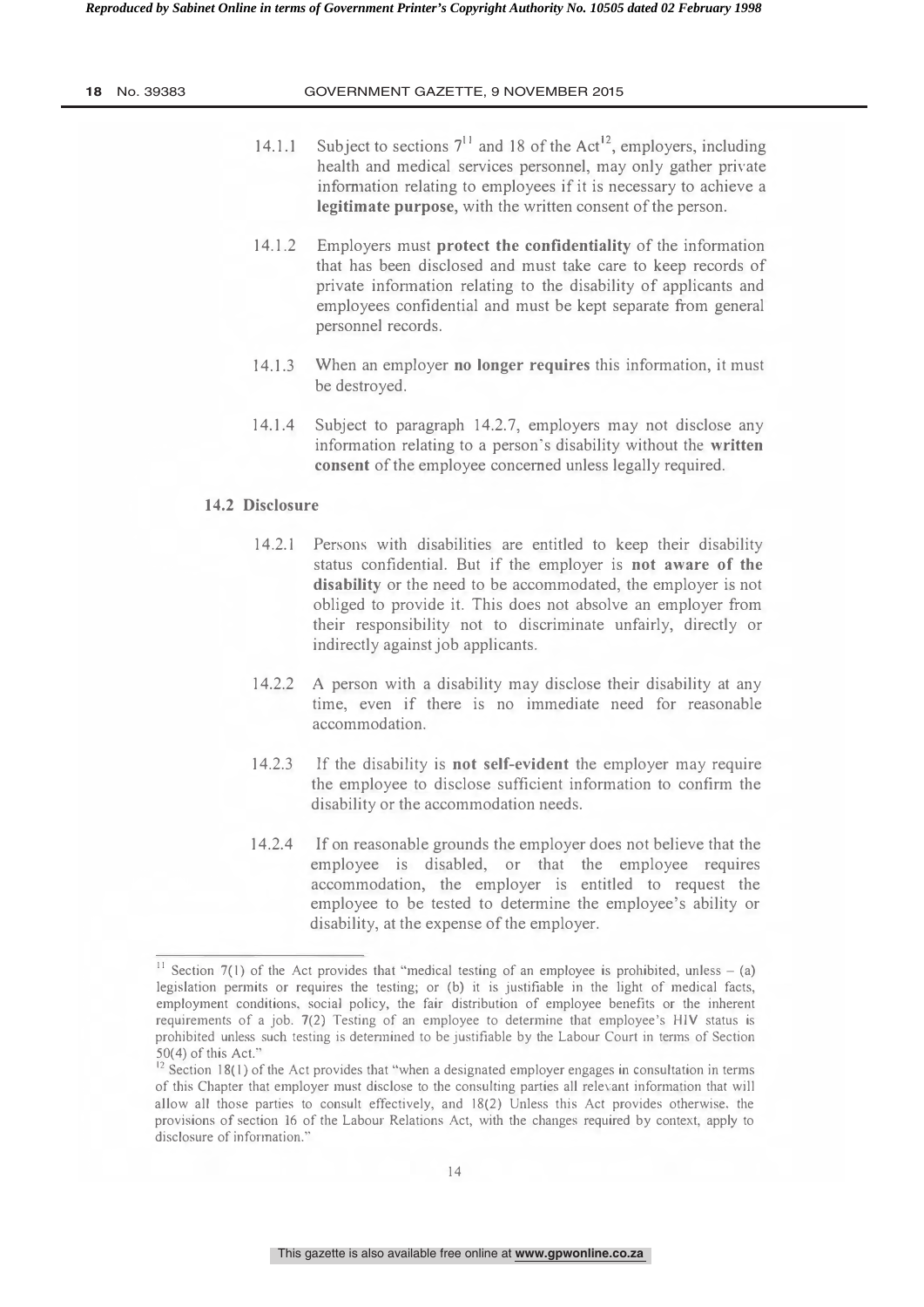- 14.2.5 As information about disability may be **technical**, employers should ensure that a competent person interprets the information.
- 14.2.6 If an employer requires further information this must be relevant to a specific job and its essential functions.
- 14.2.7 An employer may not reveal the fact of an employee's disability, unless this is required for the health or safety of the person with the disability or other persons.
- 14.2.8 The employer may, after consulting the person with the disability, advise relevant staff that the employee requires accommodation

#### 15. EMPLOYEE BENEFITS

- 15.1 An employer who provides or arranges for occupational insurance or other benefit plans directly or through a separate benefit scheme or fund, must ensure that they **do not unfairly discriminate**, either directly or indirectly against persons with disabilities.<sup>13</sup>
- 15.2 Employees with disabilities may not be **refused membership** of a benefit scheme only because they have a disability. To increase job security for employees who have disabilities and to reduce the costs of benefit schemes, designated employers should investigate and, if reasonable, offer benefit schemes that reasonably accommodate persons with disabilities. These include -
	- (a) vocational rehabilitation, training and temporary income replacement benefits for employees who, because of illness or injury, cannot work for an extended period, and
	- (b) financial compensation for employees who because of a disability are able to continue to work, but at lower levels of pay than they enjoyed before becoming disabled.

#### 16. EMPLOYMENT EQUITY PLANNING IN RESPECT OF PERSONS WITH DISABILITIES

16.1 The Code of Good Practice for the Preparation, Implementation and Monitoring of Employment Equity Plans provides guidelines to employers and employees. <sup>"</sup> This Code spells out **additional measures** to ensure that persons with disabilities who are suitably qualified for a

 $^\circ$  Benefits in this Code refer to benefits such as fringe benefits, medical benefits, group disability assurance benefits, retirement schemes and life assurance schemes.

 $14$  See also Code of Good Practice on the Preparation, Implementation and Monitoring of Employment Equity Plans.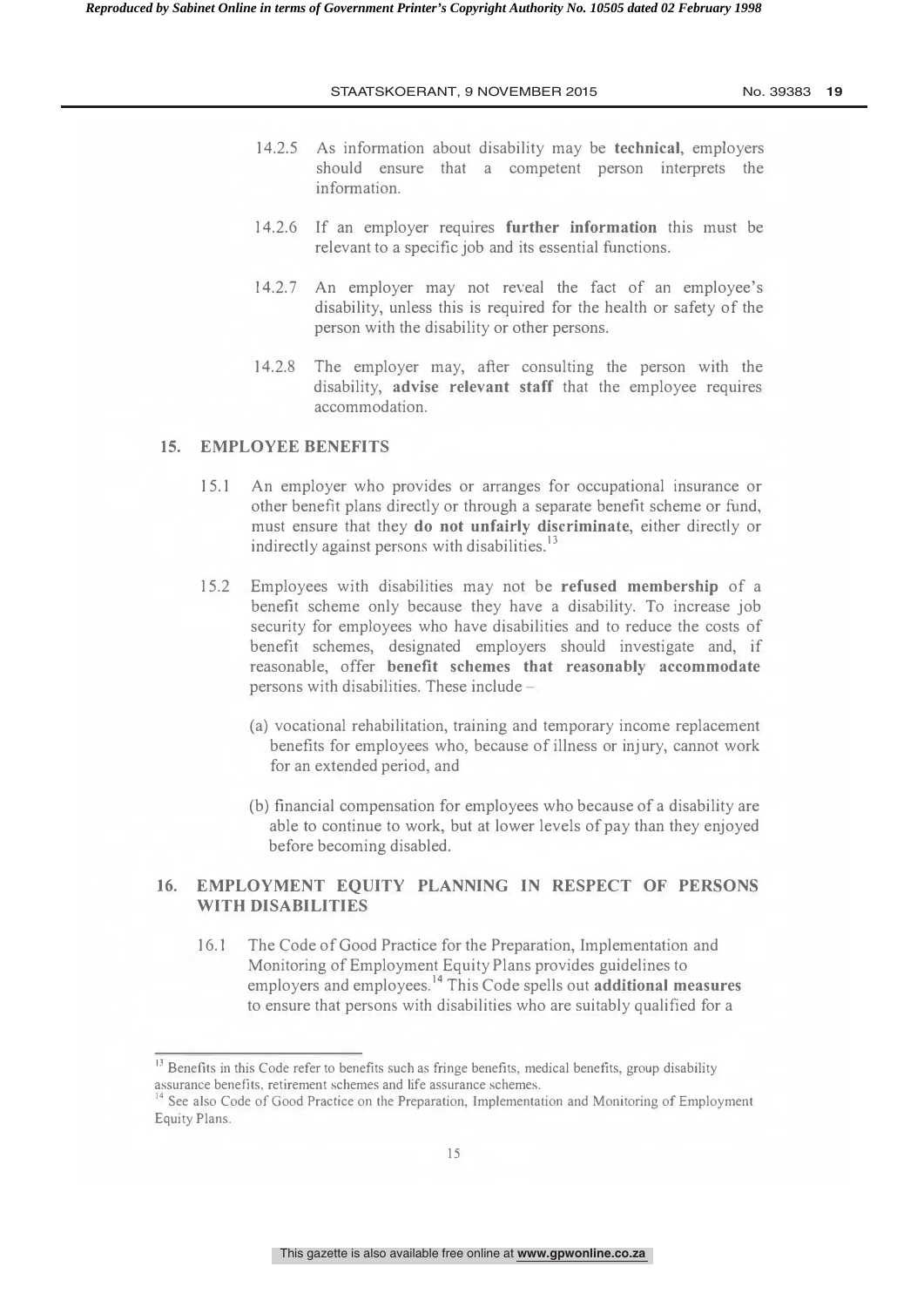job can enjoy equal opportunities and are equitably represented in the workforce.

- 16.2 Further guidance is also provided in the Code of Good Practice for Preparation, Implementation and Monitoring of Employment Equity Plans on how to conduct an analysis and develop and employment equity plan in templates annexed to the Employment Equity Regulations.
- 16.3 When designated employers are **consulting** in terms of section 16 of the Employment Equity Act, 1998 they should use the opportunity to heighten the awareness of their employees of the value and importance of recruiting and retaining the employees who have disabilities.
- 16.4 When an employer facilitates the establishment of a consultative forum in terms of section 16(1) (a) and (b) of the Act<sup>13</sup>, the employer should take specific steps to promote the representation of employees with different disabilities in the forum.
- 16.5 If people with disabilities are under-represented in all occupational levels and categories in the workplace, the employer could seek guidance from organisations that represent persons with disabilities or relevant experts, for example in vocational rehabilitation and occupational therapy.
- $16.6$ n designated employers are compiling their workplace profile in terms of Section 19 of the Act, employees with disabilities, including persons with non-visible disabilities, may choose to either:
	- a) not disclose their disability status; or
	- b) disclose their disability openly to their employer; or
	- c) disclose their disability in a confidential way which assures confidentiality of their identity and their impairment and any disability related accommodation that may be requested and/or required.
- $16.7$ workplace profile should include any employees who are **not in** active employment; for example, employees who are receiving total or partial income replacement benefits while recovering from illness or disability.
- 16.8 When designated employers are **setting targets**, they must aim to recruit and promote and retain persons with disabilities at all occupational levels, as persons with disabilities are often employed in low status work and tend to be promoted less often than employees without disabilities.

 $\sim$  Section 16 (1) states that "A designated employer must take reasonable steps to consult and attempt to reach agreement on the matters referred to in section  $17 - (a)$  with a representative trade union representing members at the workplace and its employees or representatives nominated by them; or (b) if no representative trade union represents members at the workplace, with its employees or representatives nominated by them.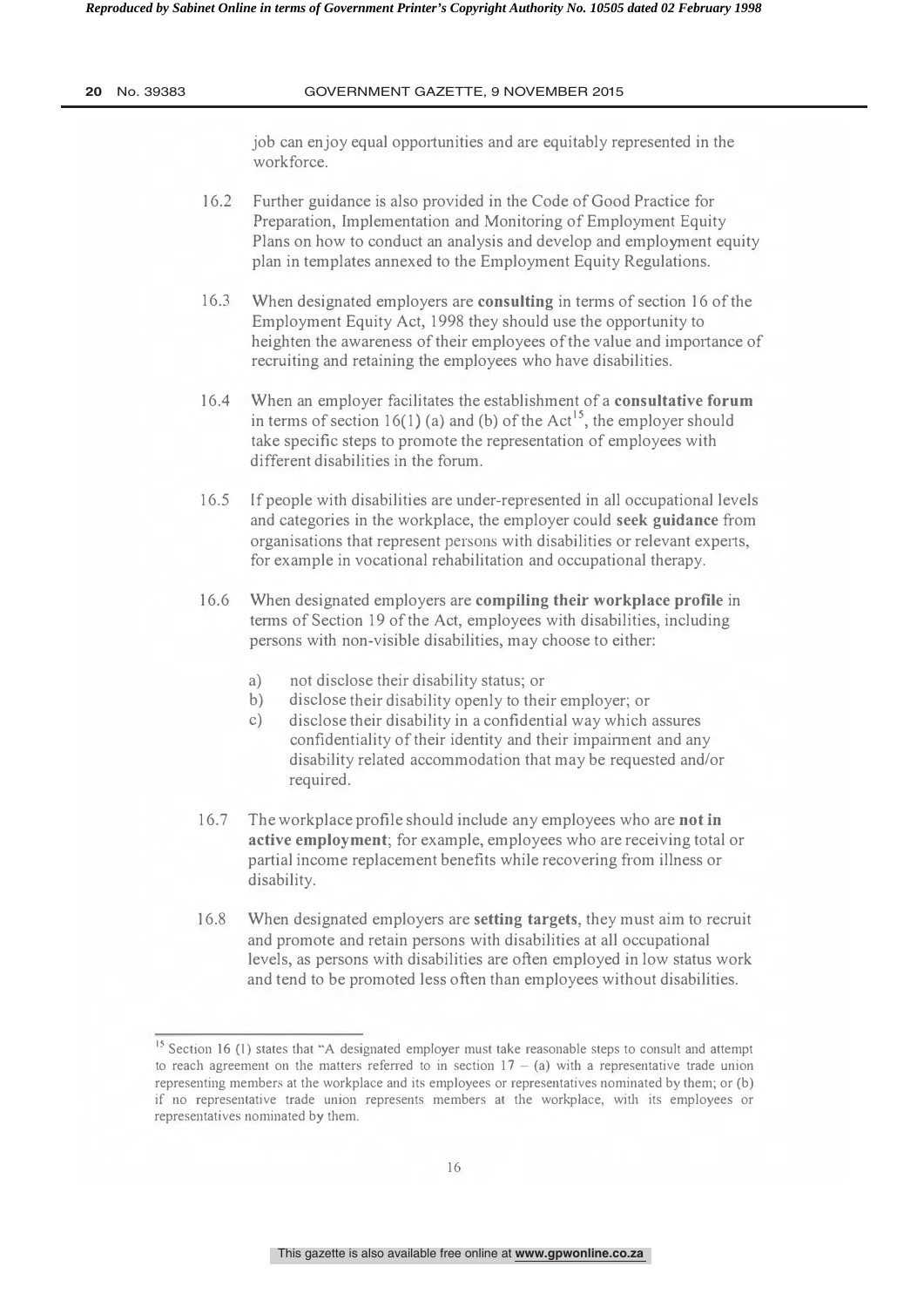- 16.9 If employees with disabilities are concentrated in particular occupational levels, the employer should consider if its criteria for selection or performance standards could be adapted to facilitate employees with disabilities being employed in different levels.
- 16.10 Employers should regularly evaluate the **relationship between** employees and the working environment, and where necessary provide appropriate programmes to prevent injury, illness and disability and promote health and safety at work.
- 16.11 Employers should also adopt and implement the 'Universal Design'<sup>16</sup> concept to promote accessibility to their goods and services.

#### 17. EDUCATION AND AWARENESS

- 17.1 The Department of Labour should ensure that copies of this code are available and accessible, particularly to persons with disabilities and organisations offering support to such persons and their families.
- 17.2 Employers and employer organizations should include the Code in their orientation, education and training programmes of employees.
- 17.3 Trade unions should include the Code in their education and training programmes of shop stewards and employees.
- 17.4 The Department of Labour should ensure that copies of this code are available and accessible, particularly to persons with disabilities and organisations offering support to such persons and their families.
- 17.5 Employers and employer organizations should include the Code in their orientation, education and training programmes of employees.
- 17.6 Trade unions should include the Code in their education and training programmes of shop stewards and employees.

#### 18. MONITORING AND EVALUATION

- 18.1 The responsibility for overseeing the implementation of the Code must be assigned to one or more senior manager(s) and must:
	- a) be included in the performance contract of the senior manager(s).
	- b) be treated seriously and weighted accordingly in the performance contract of the senior manager(s) concerned.

 $^{16}$  UN Convention on the Rights of Persons with Disabilities, 2007 defines "Universal Design" as the design of products, environments, programmes and services to be usable by all people, to the greatest extent possible, without the need for adaptation or specialised design. 'Universal Design'' shall not exclude assistive devices for particular groups of persons with disabilities where this is needed."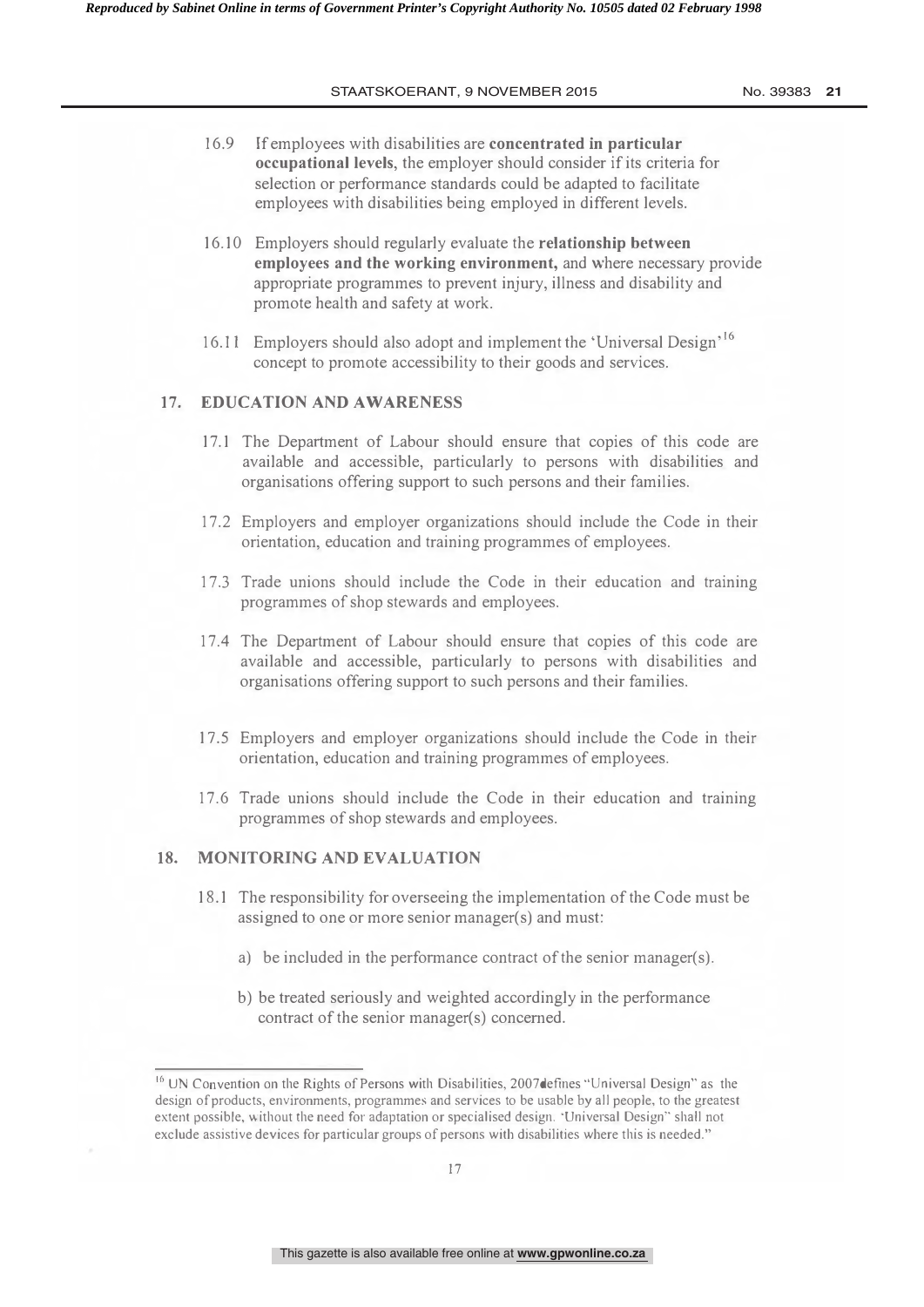| No. 39383 | GOVERNMENT GAZETTE, 9 NOVEMBER 2015                                                                                                                                                      |
|-----------|------------------------------------------------------------------------------------------------------------------------------------------------------------------------------------------|
|           | 18.2 Predefined indicators must be established in order to ensure that what is<br>being measured for monitoring and evaluation is established from the<br>initial stages of the process. |
|           | 18.3 Outcomes of the monitoring and evaluation process must enhance existing<br>and inform future policies and practices.                                                                |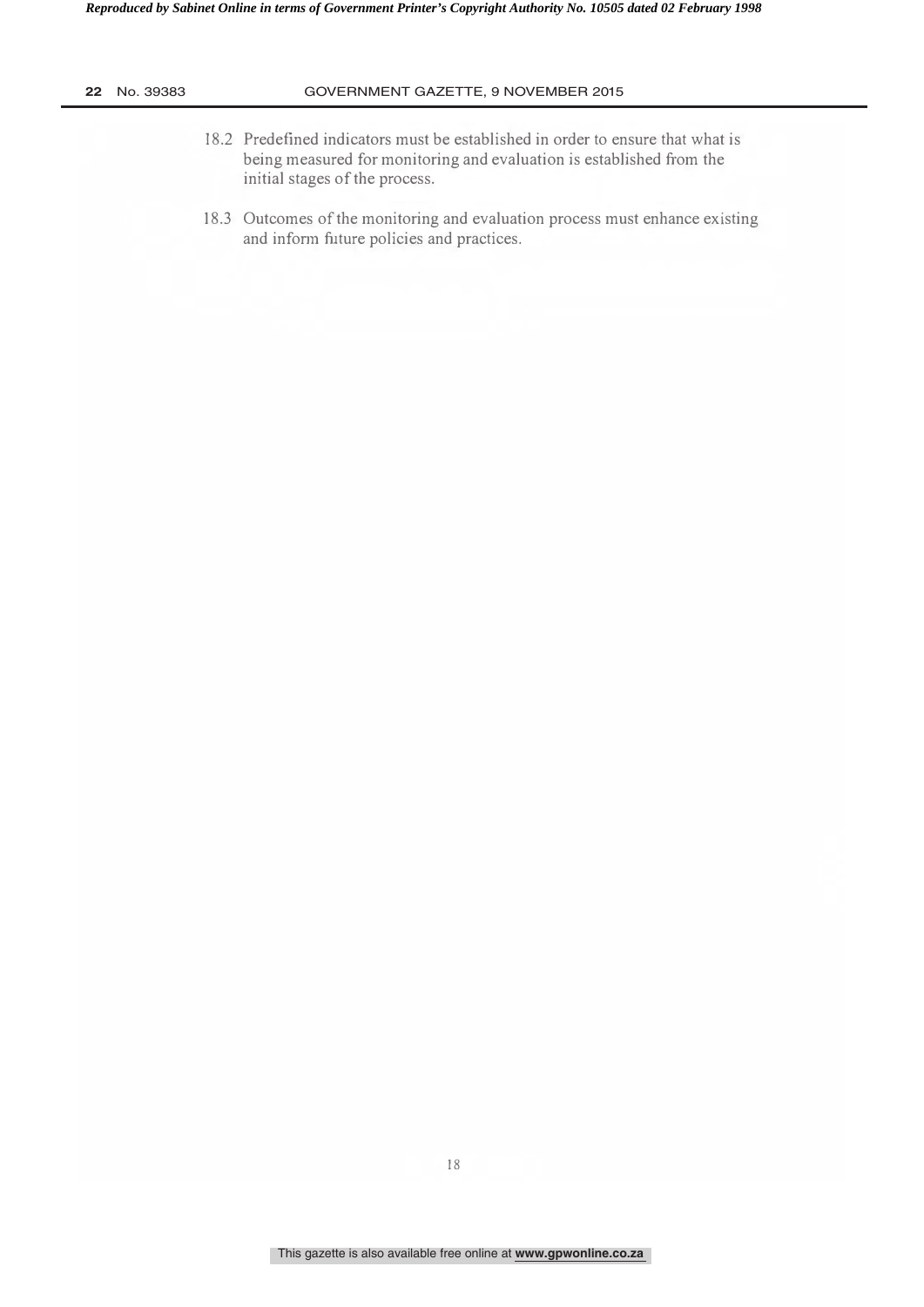# *Warning!!!*

# **To all** *suppliers and potential suppliers* **of goods to the Government Printing Works**

The Government Printing Works would like to warn members of the public against an organised syndicate(s) scamming unsuspecting members of the public and claiming to act on behalf of the Government Printing Works.

One of the ways in which the syndicate operates is by requesting quotations for various goods and services on a quotation form with the logo of the Government Printing Works. Once the official order is placed the syndicate requesting upfront payment before delivery will take place. Once the upfront payment is done the syndicate do not deliver the goods and service provider then expect payment from Government Printing Works.

Government Printing Works condemns such illegal activities and encourages service providers to confirm the legitimacy of purchase orders with GPW SCM, prior to processing and delivery of goods.

To confirm the legitimacy of purchase orders, please contact:

Renny Chetty (012) 748-6375 (Renny.Chetty@gpw.gov.za),

Anna-Marie du Toit (012) 748-6292 (Anna-Marie.DuToit@gpw.gov.za) and

Siraj Rizvi (012) 748-6380 (Siraj. Rizvi@gpw.gov.za)